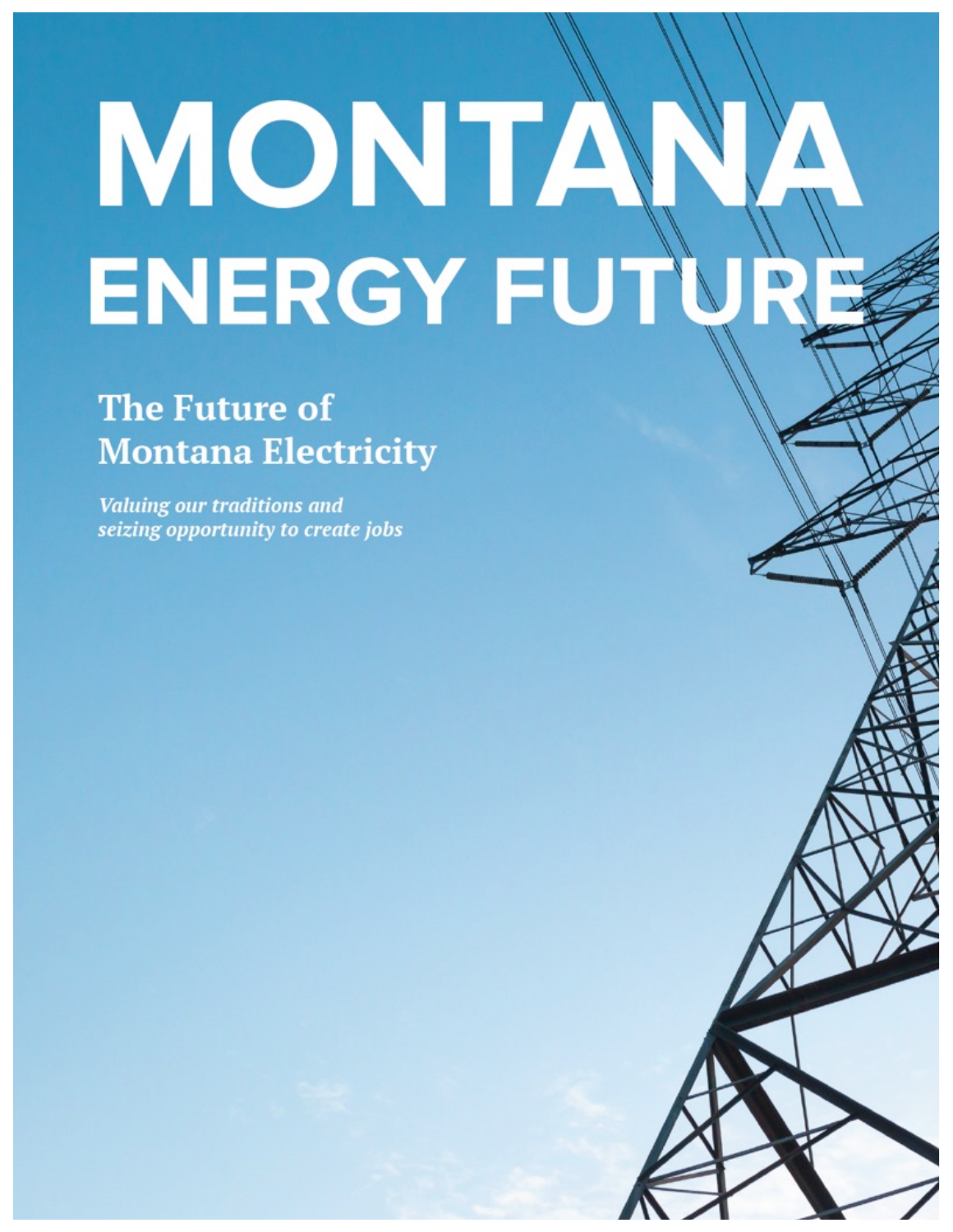# **THE FUTURE OF MONTANA ELECTRICITY**

#### Valuing our Traditions and Seizing Opportunity to Create Jobs

"Montana is going to be an energy leader for generations to come and we're poised to create thousands of new jobs while protecting the ones we have. I'm looking for realistic and *common sense solutions that work for Montana, expand our economy and protect our clean air and water."*

-Governor Steve Bullock, December 1, 2014

Blessed with an abundance of natural resources, Montana's flowing water, coal, oil and gas, and more recently wind resources, have powered our state and the region for decades. As Governor, I take great pride that our state's energy resources provide good-paying jobs for Montanans, strengthen our rural communities and support local schools, while safeguarding our quality of life.

Montanans expect that we will protect our environment, outdoor heritage, communities and agricultural producers. That's why my administration is committed to maintaining sustainable and responsible development of our energy resources to benefit our state. Energy development fosters growth and puts Montanans to work, and we can do it in a way that protects the things we love about living here.

# **Determining our Energy Future**

Montanans should determine our destiny, and that includes our energy future. The energy industry, from workers at a coal mine to those putting up wind turbines, provides goodpaying jobs for hardworking Montanans. States like Montana are the best laboratories for finding the path forward and solving problems while creating opportunities.

When Montanans roll up their sleeves, set aside their differences, and work together, we can accomplish great things. Working together we've moved Montana's energy future forward, by:

- Expanding incentives for renewable power, including the opportunities for job creation associated with our legacy of hydroelectric power.
- Hosting the Chinese and U.S. federal governments and industry leaders to Montana to talk about coal use and climate change, and the shared challenges and opportunities for coal development in a changing world.
- Protecting Montana's Renewable Portfolio Standard against legislative efforts to unravel this job-creating law.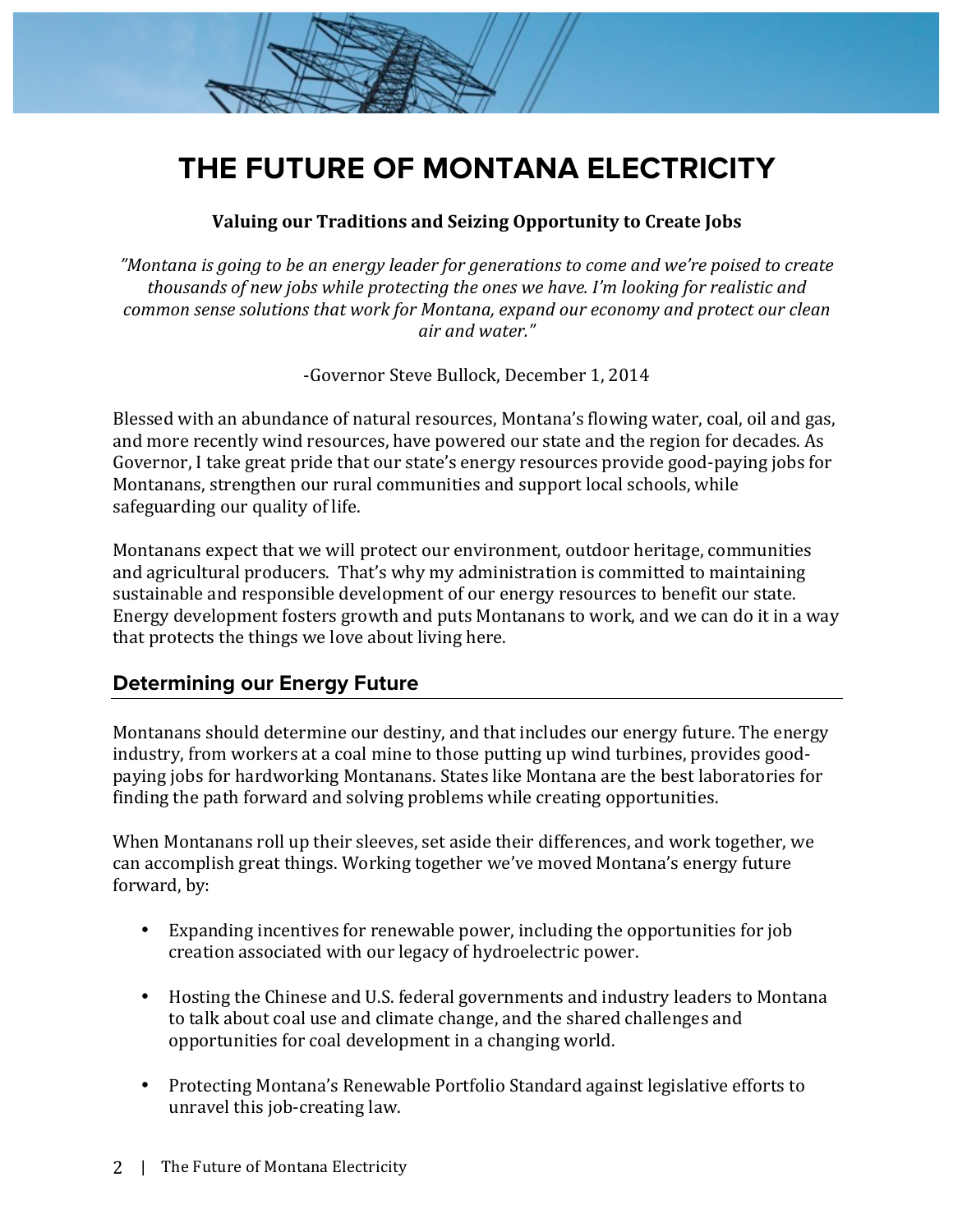- Lowering tax rates for new pollution control equipment, providing tax incentives for enhanced oil recovery, and carbon capture and sequestration, and supporting legislation that recognized the incidental carbon storage associated with enhanced oil recovery.
- Launching the SMART Schools program in 2014 as a voluntary competition between Montana K-12 schools that focuses on resource efficiency and environmental health of the school environment  $-107$  schools have taken part, resulting in \$273,000 in energy cost savings.
- Lessening the burdens associated with permitting by streamlining the processes involved in obtaining permits while ensuring proper protection of our clean air, water, and land.
- Supporting and advocating for the development of storage technologies and projects that will add value to Montana's variable resources.
- Pursuing opportunities for new technologies to allow our coal plants to generate energy with less pollution.
- Directing the Montana Department of Environmental Quality to benchmark the energy use of all state buildings, providing a priority for needed energy efficiency upgrades and investments.
- Fighting to protect our interests in the region, and reinforcing for our neighbors the important role Montana energy has played in building their robust economies.
- Earning nearly \$700,000 on energy incentive payments for state coffers by operating a highly efficient data center.
- Pushing back on federal government overreach when necessary.

While some people argue and point fingers about a changing energy economy, the world moves forward. The future of energy development is shifting beneath our feet, and we must all work together to create a Montana-based energy plan to tap our full potential.

We must take the lead in preparing a responsible future for Montana – one that drives economic growth and creates good-paying jobs with new technologies that allow the state's coal plants to generate energy with less pollution, building more renewable energy, and encouraging innovation and energy efficiency.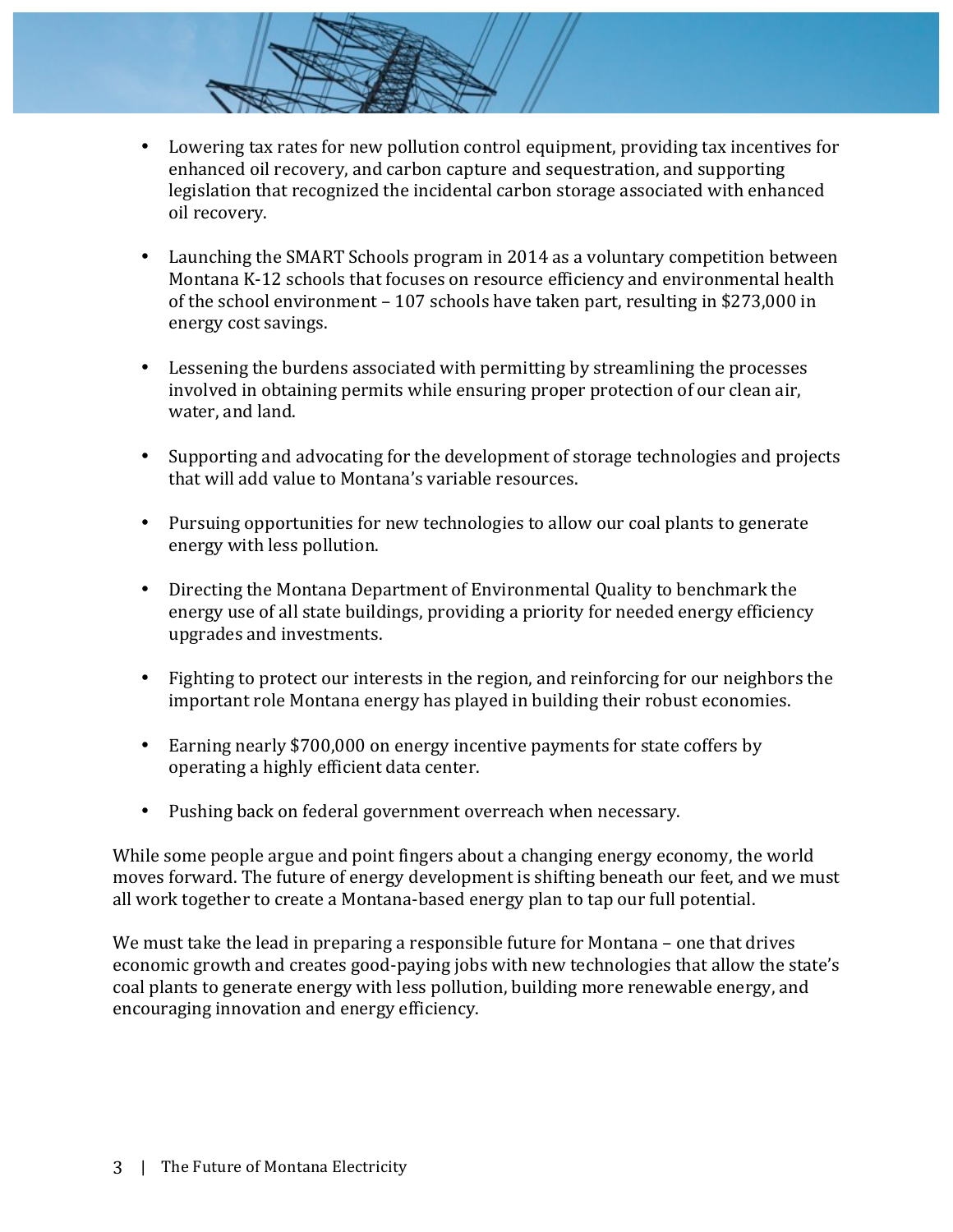

#### I have made it a priority to hear directly from Montanans.

- In Colstrip, I heard from a community concerned about their future and a way of life built upon the use of coal in generating electricity. At the same time, the community sees promise in new technologies to make coal-plants less polluting.
- Wind power was the center of discussion in Great Falls. Montanans talked about new wind developments bringing jobs to the region, as well as revenues for local governments. But we have only scratched the surface on our potential for wind energy development.
- In Missoula, the focus was on the value of energy efficiency as the cheapest form of "new energy," its increasing role in boosting our economy, and the unmet needs among our lower income households that typically pay a larger share of their income for energy use.
- Solar was the focus in Bozeman, Hamilton, and Helena. Simms Fishing proudly showed off the solar array that powers its facility, Ravalli Electric Co-op cut the ribbon on its first community solar project to meet the demands of its customers, and Lewis and Clark County looked forward to healthy tax revenues from a new solar facility in the county.
- As part of the Main Street Montana Project, Montana's top business leaders who served on the Energy and Utilities Key Industry Network met extensively. They told me that to improve our energy future we should create an energy infrastructure authority that develops energy opportunities and work with stakeholders to improve infrastructure siting.

While we've made progress it's clear that Montanans expect more when it comes to fostering growth in our energy sector. That means continuing our work to protect existing jobs as well as seizing opportunities presented by the changes going on in the energy sector to create new jobs and economic prosperity.

This energy blueprint does just that – built upon the input I've received from Montanans, it charts a course for the future that not only seeks to protect existing jobs in the coal industry, but also embraces the promise of new jobs in renewable energy, energy efficiency, and developing technologies to more cleanly and efficiently produce energy from fossil fuels. Importantly, it's a blueprint not a detailed prescription. As the world changes around us, we must be prepared to change with it. When we do it right, we'll be able to say we found the right balance: we protected our outdoors; and we provided wealth to our citizens in the form of good jobs. We will be proud to pass on a Montana that is still the envy of the nation for our quality of life and economic stability.

My kids, your kids, and all children in every corner of this state deserve no less.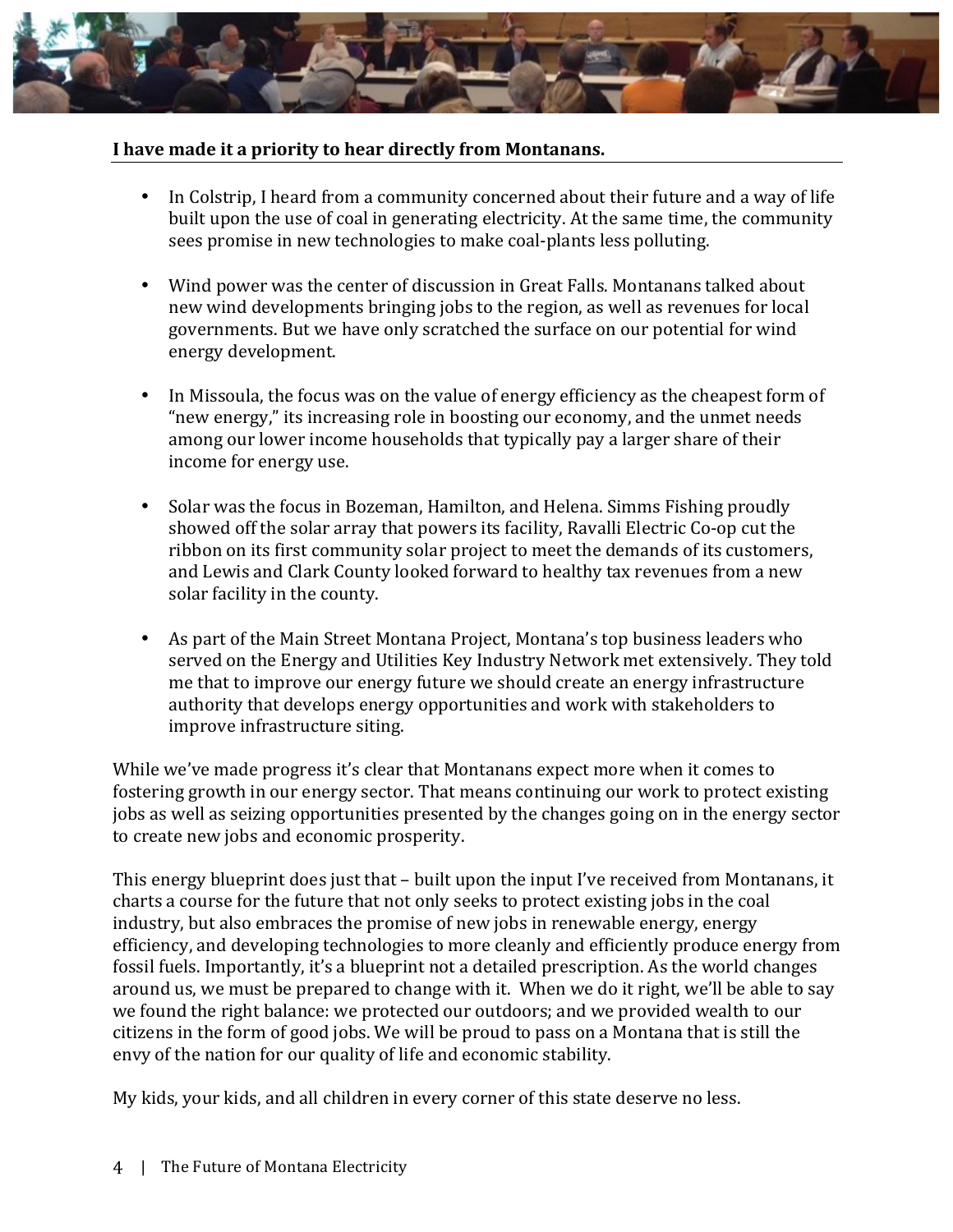

# **Building Montana's Energy Presence in the Region**

#### *Background*

Over the coming decades, the energy landscape will dramatically change, as old paradigms are challenged by: new technologies, the cost burdens of maintaining aging infrastructure, regional market forces driven by shifting customer demand, changing and complex regulatory regimes as well as the consolidation and reorganization of markets. Montana needs to be ready for what will undoubtedly be a profound shift in not only how we generate power in the U.S., but how we move that power to market. We need to move into this future with purpose and intelligence.

To meet these challenges, other states in the west have created energy authorities to focus energy policy development and facilitate the development of energy market opportunities in their states.

For example, in Montana the difficulty in siting electric transmission lines has become a major obstacle to achieving timely investment decisions for critical infrastructure. This is made all the more challenging by the lack of a central entity whose role is to coordinate and facilitate the development of energy market opportunities. Montana must be competitive to meet the challenges of the future.

#### *Action Item*

Develop legislation and an appropriate funding mechanism in coordination with DEQ, the legislature, and other stakeholders to establish an energy infrastructure authority based on the recommendation of the Energy and Utilities Key Industry Network. Potential responsibilities include: developing comprehensive energy policy and strategy for workforce needs; promoting energy export opportunities; coordinating state resources; assisting project developers and facilitating regulatory reviews; assessing transmission needs; exploring funding options including bonding and public-private partnerships; and exploring the challenges of emerging energy sectors such as carbon capture and renewables.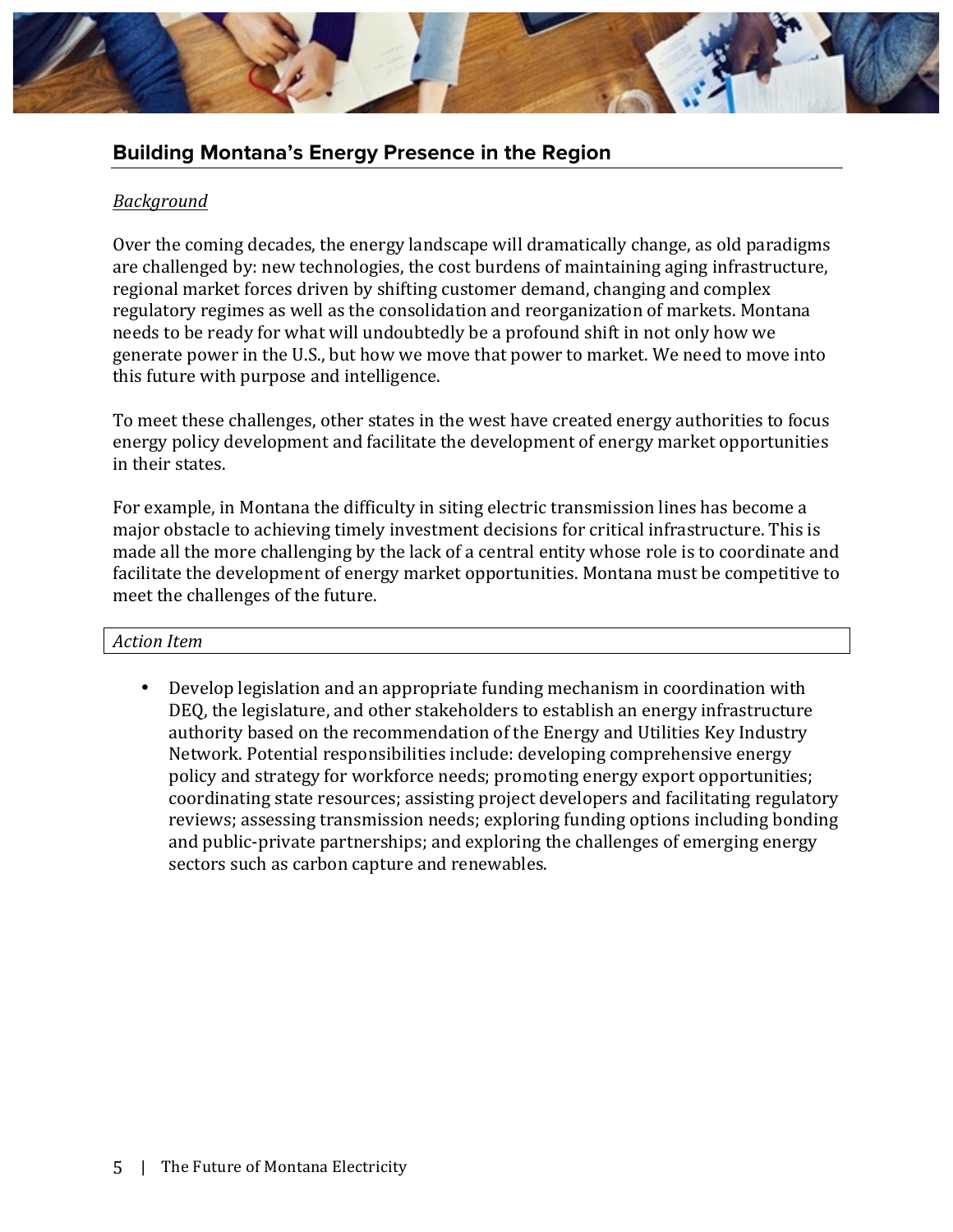

Montana's transmission and distribution system is the economic lifeblood of our state and communities. But Montana's energy demand alone is not enough to support robust development of our diverse energy resources as outlined in this blueprint, so to be successful we must have adequate means to move our electricity to out-of-state markets.

As the coastal states and some industrial sectors double down on their demands for renewable energy, the need for base-load power and ancillary services will grow. Montana must be able to move power where the opportunities exist, providing good jobs for hardworking Montanans.

#### **Enhance the Planning and Siting of New Transmission**

#### *Background*

The difficulty in siting electric transmission lines has become a major obstacle to achieving timely investment decisions for critical infrastructure. Our existing regulatory scheme creates certain challenges for planning and siting. In particular, issues relating to "need" and "alternatives analysis" have proven particularly vexing. In addition, the reach of regulatory review for new transmission projects is limited, raising valid concerns regarding potential impacts to wildlife and other natural resource values.

#### *Action Items*

- I've directed the Montana Department of Environmental Quality to convene a stakeholder process to examine issues regarding modernizing the Major Facility Siting Act, and bring forth recommendations for the 2017 legislative session.
- Direct the Departments of Natural Resources and Conservation, Fish, Wildlife and Parks, and Environmental Quality to establish an interagency working group to determine what steps may be necessary to ensure adequate protections for the integrity and viability of Montana's wildlife and other natural resources in siting decisions.

#### **Improve Existing Pathways to Hungry Power Markets**

#### *Background*

Montana has existing transmission pathways to out-of-state markets, but those transmission lines currently have limited capacity or face legal and institutional hurdles. It follows that upgrading existing pathways for more capacity provides the most straightforward opportunity to quickly move more power out of state.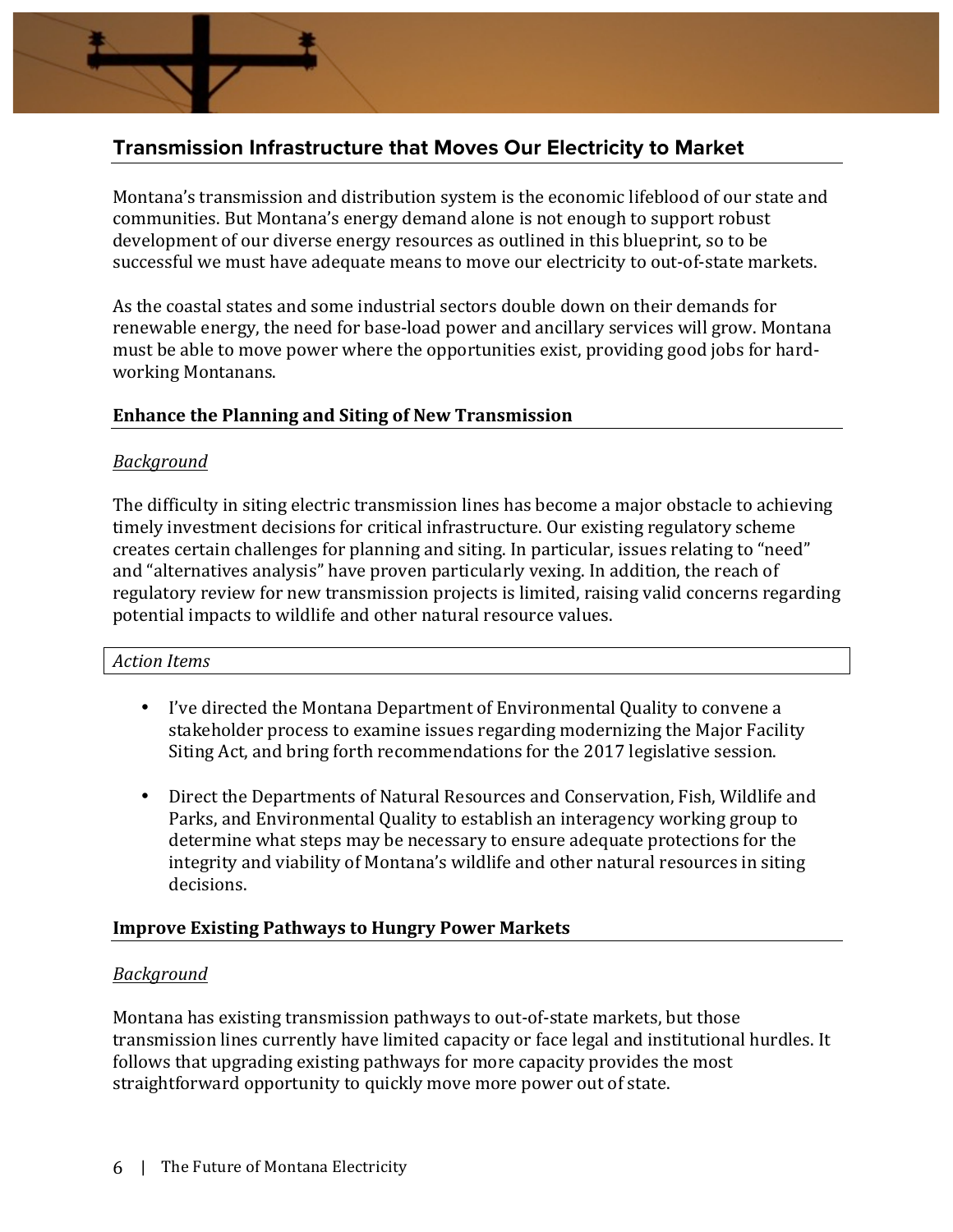

The Bonneville Power Administration Line, which runs from western Montana to Washington State, is the most logical and practical additional access point for western power markets. But several aspects of how the line is managed by BPA continue to create uncertainty for potential new energy development in Montana. A straightforward upgrade of this line alone could unleash as much as 1,000 megawatts of new energy development for export. Last year a wind developer, after several years and a substantial financial commitment, gave up trying to accomplish access on this line to western markets, citing, among others things, legal uncertainties. This is unacceptable.

The Montana-Alberta Tie Line (MATL) is the first direct interconnection between the United States and the Province of Alberta and ultimately represents a new and unique bidirectional energy corridor. A Montana wind farm is currently using MATL to access out of state markets. However, access constraints at the point of interconnection in Alberta have limited future opportunities on the line, and for any future expansion of the line.

Recently, there has also been interest in looking east of Montana to significant markets for the delivery of Montana-produced power. Although the current constraints are significant, the eastern part of the state is where many of the critical energy resources are found. As energy markets continue to evolve, current constraints such as the DC Intertie or limitations on the Western Area Power Administration System are likely to be resolved, particularly as the midcontinent states move to improve integration and market function.

#### *Action Items*

- Engage the expertise of the United States Department of Energy (DOE) for a comprehensive review of Montana's transmission opportunities and constraints in delivering power to out-of-state markets.
- Direct the Montana Department of Commerce, with assistance from the Montana Department of Environmental Quality, to conduct an energy and transmission trade mission to key western states to solicit assistance in loosening the transmission constraints that limit Montana's potential to market new and existing energy development. Follow that with a Governor's energy trade mission in 2017.

Request the U.S. Department of Energy to discuss with, and offer assistance to, BPA regarding its management of the Montana-to-Washington line, including tariff policies, permitting for upgrades premised on a business case, and existing legal uncertainties regarding management of the line, at no cost or risk to Montana's electric cooperatives.

• Engage the government of Alberta to discuss the mutual interests of Montana and the Province to liberalize access across the MATL interconnection into Alberta's transmission grid, and provide more opportunities for energy development and possible line expansion.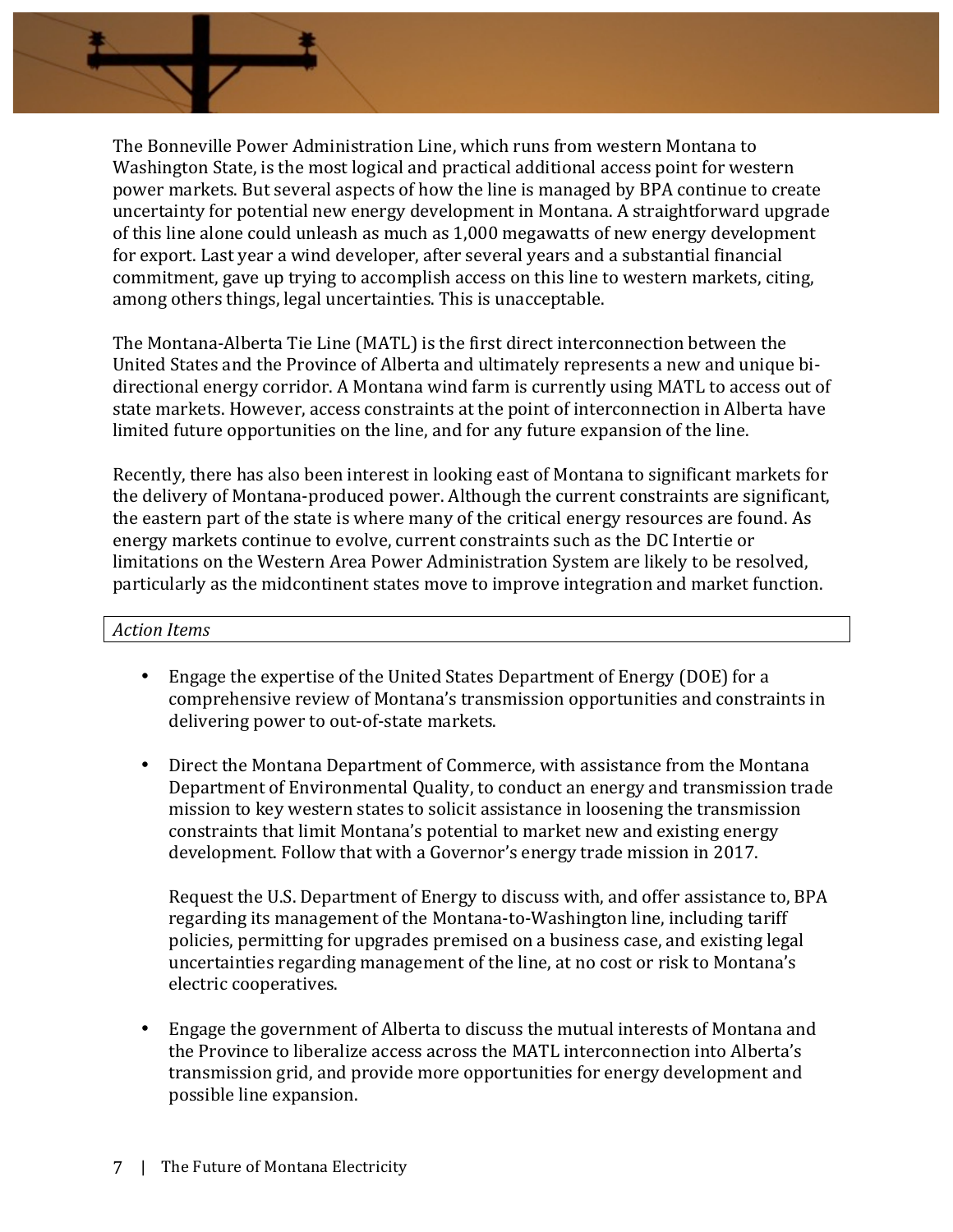

#### **Explore Opportunity in Evolving Western Markets**

#### *Background*

Several energy providers with business connections to Montana have announced their intentions to join a western Energy Imbalance Market (EIM), which may foster cross-region sharing, optimization, and integration of energy resources. This could enhance reliability and lead to lower energy costs for customers in the region. As the EIM concept expands, further regional coordination among the western states may also be necessary to stay abreast of opportunities.

#### *Action Item*

• Direct the Montana DEQ to engage other states in exploring and understanding the opportunities that may exist for Montana–sourced energy exports in any expansion of western regional integration and coordination arising as a result of EIM, or other efforts both within and outside of the region to coordinate energy planning and resource use.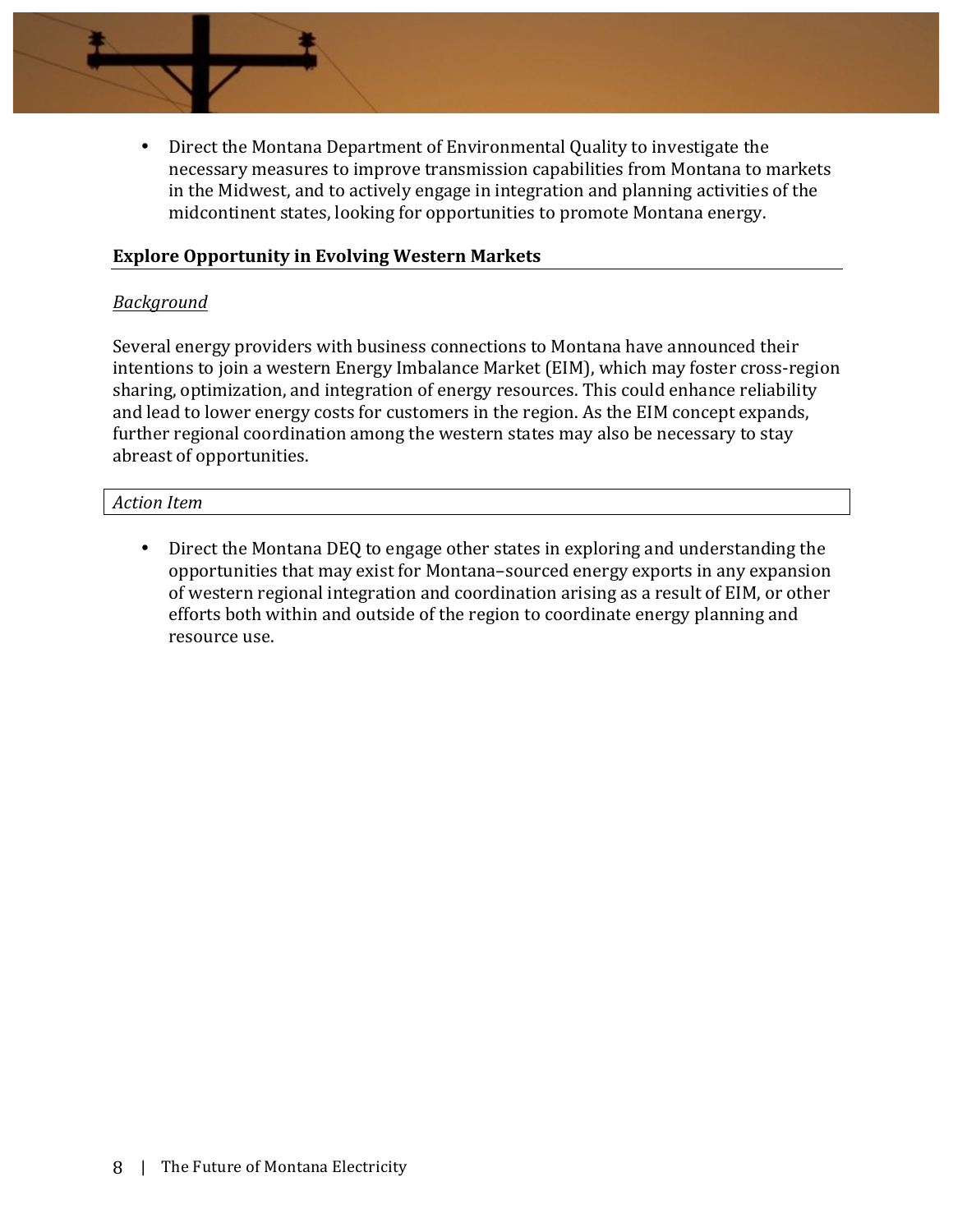# **The Potential for Wind Power**

#### *Background:*

Montana has one of the strongest wind resources in the U.S. and arguably the greatest opportunity for wind development among any state in the West. Montana's wind energy potential regularly ranks in the top 5 of all states, but we are ranked  $20<sup>th</sup>$  overall in terms of actual wind generation. The U.S. Department of Energy's "Wind Vision" report projects as much as 22,500 MW of wind by 2030. With a current installed wind energy capacity of 665 MW (enough for 180,000 homes) we have a lot of room to grow.

Nationally, and over the past five years, wind was  $28\%$  of all new electric generating capacity, and the cost of new wind resources has fallen by 66% in the last 6 years. The overwhelming majority of U.S. wind farms today operate in rural areas, and about 70% of rural wind farms in the U.S. are located in low-income counties. Nationally, wind farms now pay \$222 million dollars a year to farming families and other rural landowners, with more than \$156 million dollars going to landowners in counties with below average incomes.

In Montana, much of our 665 MW of wind energy is exported to other states, and that is where much of our immediate opportunity exists. The economic benefits here at home have been substantial. Wind development in Montana has resulted in approximately \$1.5 billion in new capital investment, at least 100 permanent jobs and 1,500 construction jobs, and last year an estimated \$2 million in land lease payments to rural landowners.

Currently, wind projects totaling more than 2,000 MW are at various stages of development in Montana. If all of those projects were built, some estimates indicate as much as \$3 billion in new capital investment, and more than  $11,000$  construction job-years and  $500$ permanent jobs.

The wind farms east of the Rockies in Montana have unique characteristics that make them even more valuable to markets in the Pacific Northwest. Developers have recognized this advantage and built over 400 MW of wind generation for markets outside of Montana. California, Oregon, and Washington not only have large power needs but also some of the nation's strongest demand for renewable energy.

Notably, California and Oregon have both recently adopted new laws calling for more renewables as part of their energy portfolios. Montana wind is well positioned to help these states meet their energy demands and renewable portfolio requirements. Transmission development remains a major hurdle for these wind resources to reach the load centers of the West. In addition, the west coast states have historically maintained protectionist policies that limit Montana's ability to provide renewable energy to them.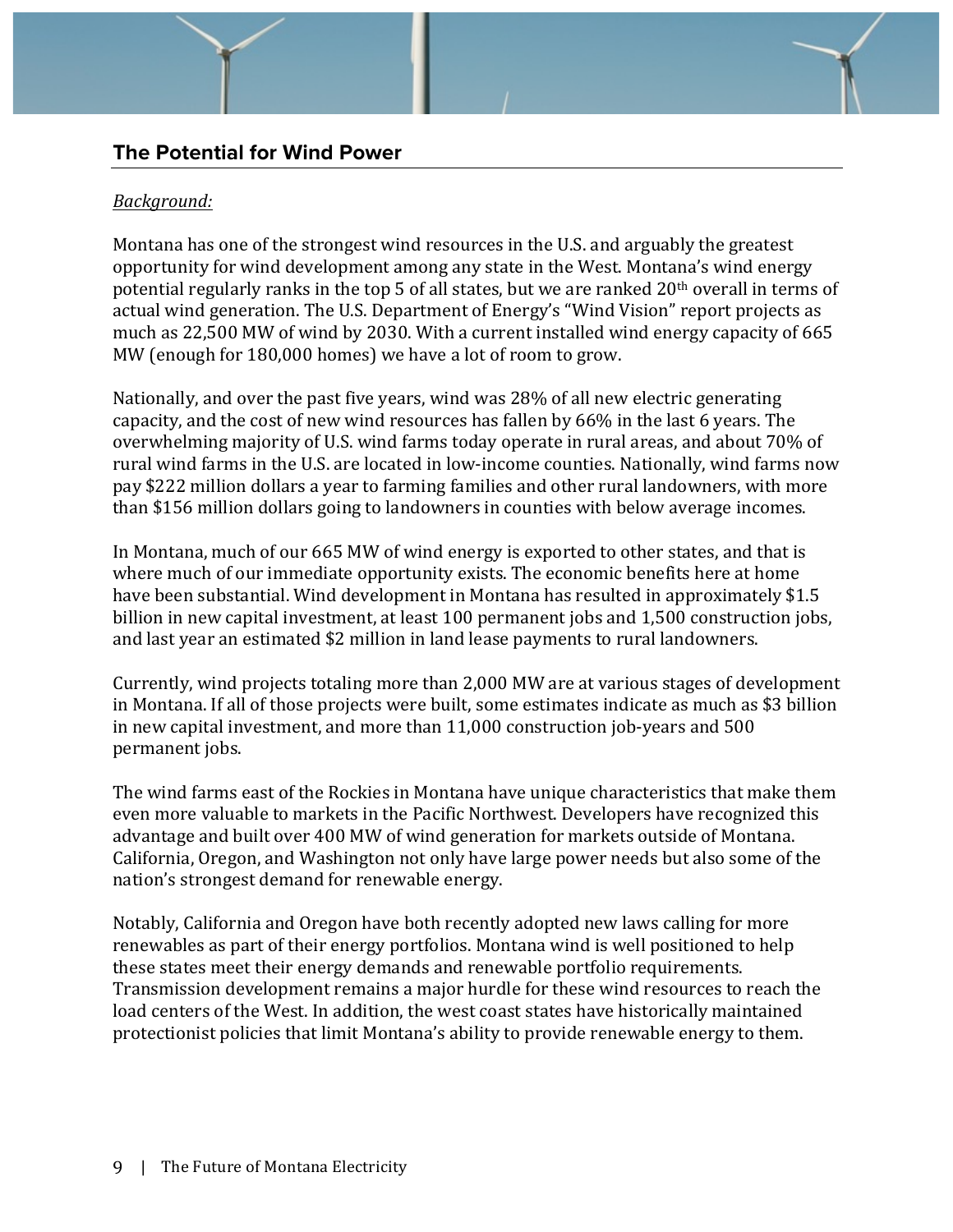Further, one set of end users – medium to large corporations – is beginning to incorporate renewable energy goals into business strategies as a branding strategy and to address longterm cost exposure. For example, the Renewable Energy Buyers Alliance includes 58 major companies that have committed to pursuing these strategies. Some of the members have operations in Montana and others have expressed interest in locating here.

In addition to actual wind development, the proposed 400 MW Gordon Butte Pumped Hydro Storage Facility in Meagher County would use water to integrate up to 3,000 MW of wind development in Montana, providing an opportunity to market Montana wind as a firm resource. 

In 2005, Montana adopted a Renewable Portfolio Standard (RPS), requiring many electricity suppliers to provide a percentage of their supply from renewable energy sources. Wind energy contributes the vast majority of developed renewable energy in Montana and has been largely responsible for utilities meeting Montana's standard of 15% by 2015. A recent legislative report found that the Montana's RPS:

- contributed to new renewable electric generation;
- has had a positive economic impact on rural communities;
- has not displaced existing power generation; and
- has had a negligible impact on ratepayers.

We must ensure we take steps for this energy sector to realize its remarkable potential.

- Continue to support and protect Montana's Renewable Portfolio Standard and use powers granted to the executive office to continue to defend attacks from the legislature.
- Direct DEQ to create a working group to discuss issues, challenges, and opportunities related to wind and transmission. The group should include developers, state and federal agencies, utilities, and other stakeholders to share information and engage with one another on critical issues.
- Advocate for open markets for Montana renewable energy in those states that are seeking to increase the renewable share of their state energy portfolios.
- Support the development of storage technologies and projects that will add value to Montana's variable resources.
- Direct the Governor's Office of Economic Development, and the Departments of Commerce and Environmental Quality to continue to pursue and market opportunities for businesses to take advantage of Montana's renewable bounty.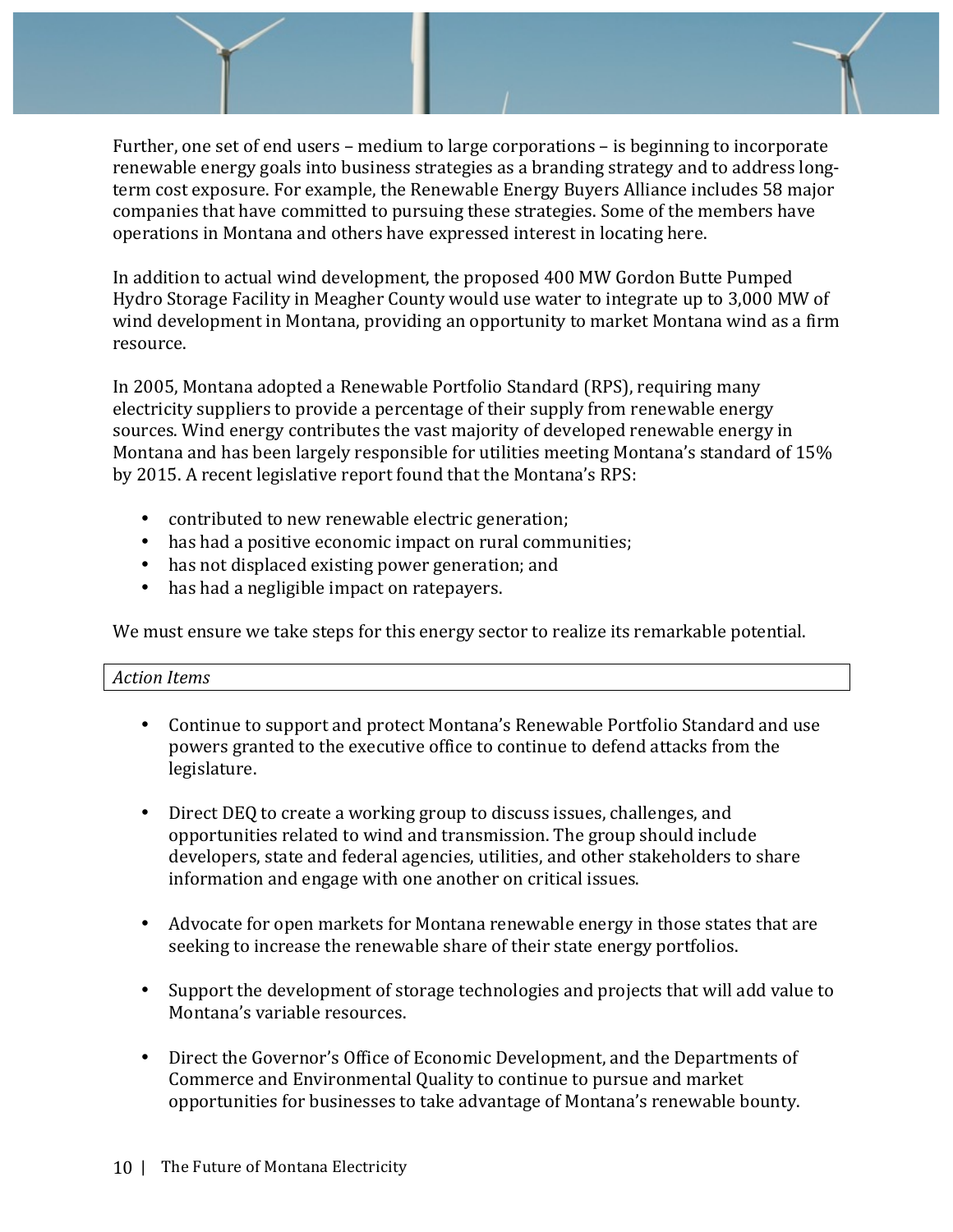# **Solar Under the Big Sky**

#### *Background*

Despite its nickname, the Big Sky State is not often thought of as a solar resource fit for development; however, that is changing fast. Falling cost and improvements in solar technology have made Montana a favorable location. For example, because of longer days and cooler temperatures, Helena has solar potential that is better than Jacksonville, FL.

Montana can be divided for insolation roughly the way it is divided geographically - Eastern Montana and Western Montana. Every day on average, annually, Eastern Montana receives 5 hours of full sun while Western Montana receives 4.2 hours. In the right location both can justify solar development. While energy from distributed generation has dominated solar development in the past, interest has recently surfaced in community and utility-scale solar projects.

According to the most recent data, approximately 37 businesses are active in the solar PV installation business statewide. A 2014 survey conducted by the Montana Renewable Energy Association showed 284 additional sub-contractors, including electricians, engineers, roofers and crane operators, are supported by the solar industry.

This survey also showed solar installation businesses employ 92 fulltime employees and 71 part time/seasonal laborers in Montana. On-site solar and wind energy systems installed between 2000 and 2014 have resulted in \$30 million of installation sales revenue, \$2.7 million in utility bill savings and \$10 million in increased property value.

To date, very little data has been compiled in Montana regarding the generation of electricity from solar PV and how that generation interacts with the larger electricity grid and its operation. While there are pockets of data for specific projects, there is a lack of comprehensive data that integrates the climate, weather patterns, geography, demographics, and economics of solar for large, low-population density states like Montana. This has presented a significant barrier to development of larger solar electricity installations in recent years.

Ravalli, Missoula and Flathead Electric Cooperatives have all built community solar projects in the last year ranging from 25 to 100 kW that allow their members to subscribe to the output of one or more panels in a centrally located solar array.

To date, no utility scale solar projects have been developed in Montana. But as solar costs continue to drop and solar becomes most cost-competitive as a result, developers are increasingly expressing interest in constructing solar projects in Montana. Unfortunately, development of smaller utility scale renewable projects has proven difficult if not impossible. Challenges include changing and unpredictable policy at both the state and federal level and depressed electricity markets.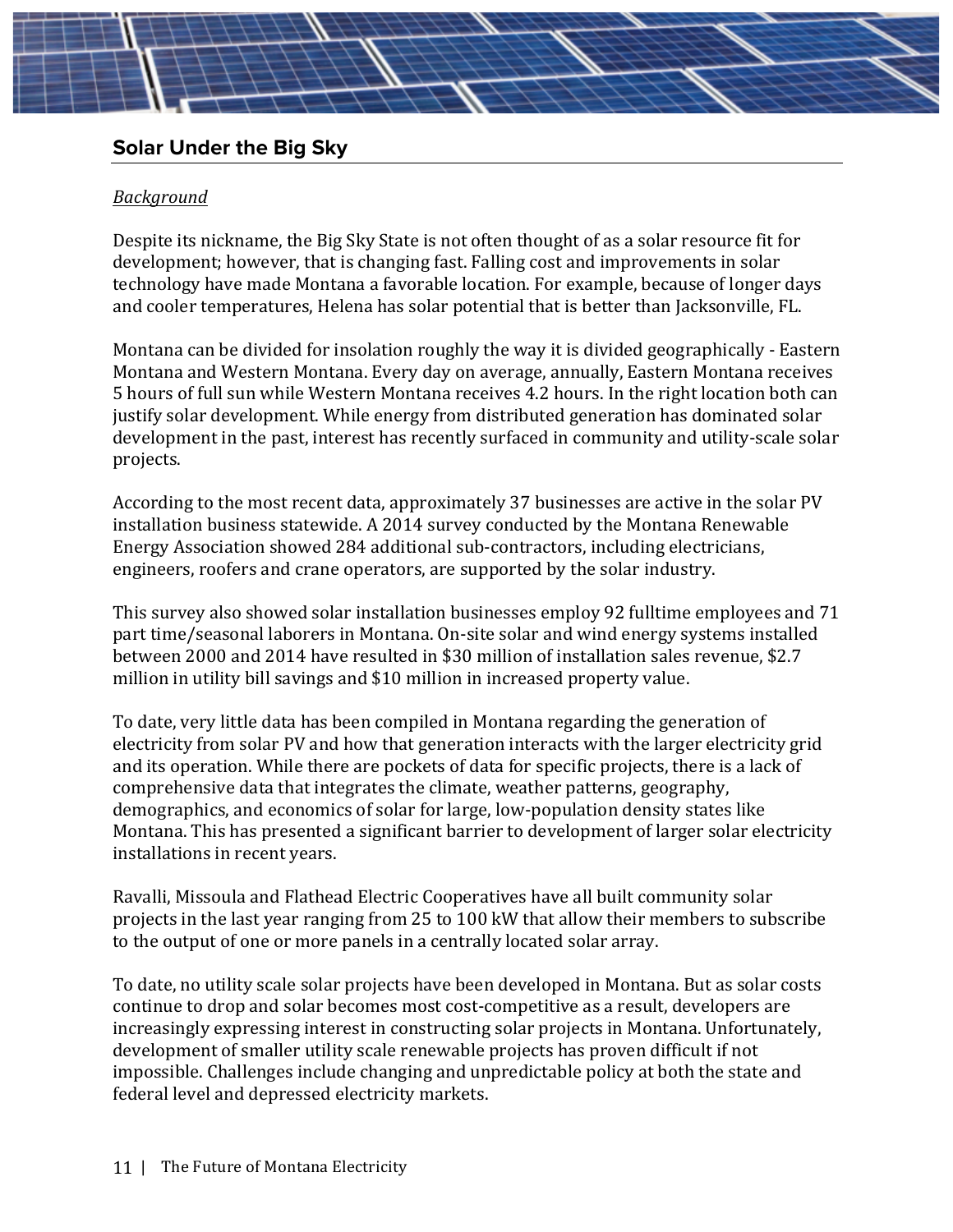

Over time we can expect these barriers to be addressed, and it is a goal of my administration to move Montana to double the current solar development in the state by 2025.

#### *Action Item*s

- Direct DEQ to collect information regarding new solar developments in Montana, analyze the quality of the solar resource in Montana as well as access to transmission, distribution, and suitable site locations, and assess the market barriers that constrained or limited the projects, and any lessons learned as these projects were developed. Working with the Department of Commerce use this information to engage key stakeholders and work with interested local communities to increase solar development.
- Direct DEQ to consider a rule change to expand the scope of the alternative energy revolving fund loan program to allow individuals to finance shares in a community system.
- Direct DEQ to work with tribes, utilities, co-ops, and the U.S. Department of Energy to facilitate solar development in Indian Country.

#### **State Government Leading by Example: Solar**

#### *Background*

On the Helena state government campus, the Department of Environmental Quality Metcalf Building is a perfect location for a 50kW net-metered system, the maximum permitted by state law.

In addition, other state buildings around Montana are well suited to solar development, and some of them, for example the State Data Center and Montana State Prison, are candidates for PV installation behind the meter (not subject to the 50kW net metering limit).

The State of Montana owns tracts of undeveloped public lands across the state. State Trust Lands alone account for over 5 million acres of land. The Department of Transportation owns vast land holdings, often in proximity to existing power line rights of way. Some lands, like those held by DEQ, may involve industrial sites or brownfields. There is no comprehensive review of the suitability of these lands for solar development, yet the return can be significant: preliminary estimates project minimum rentals to be \$3,000/MW installed, or higher, because of gross revenues.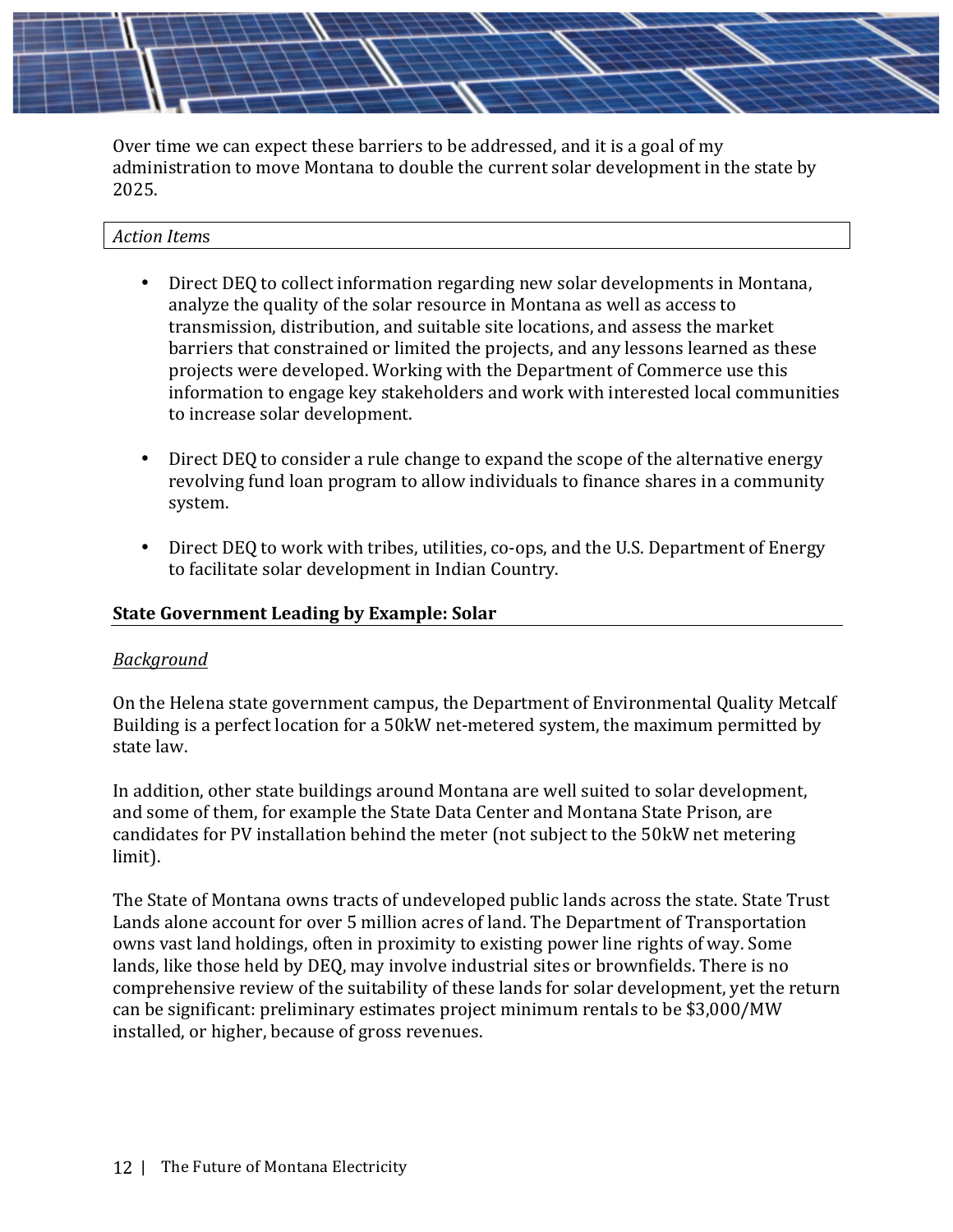#### *Action Items*

- Direct DEQ to study an optimal 50kW system for the Metcalf building, and include provisions for installation adaptability to make this package suitable for installation on numerous state buildings.
- Direct DEQ to assess the suitability of other state buildings around Montana (not on the Helena campus) for solar development, and at selected facilities determine the appropriately-sized solar facilities and associated equipment, to provide working packages with specific recommendations as well as general guidance for solar project developers considering maximum limit net metered systems or systems installed behind the meter.
- Direct DEQ and the Department of Administration to develop language suitable for a Request for Proposal to allow a state agency interested in solar for its facilities to specify all system components (e.g., PV panels, rack systems, net metering, utility connection safety equipment, shipping, equipment and system warranties, disconnects and panel enclosures, installation, maintenance, etc.).
- Direct the Department of Administration and DEQ to work with the Governor's Budget Office to explore the opportunities and constraints regarding the development of a financing structure to put private capital to work at a smaller scale with pooled projects, providing resources to add solar to state facilities.
- Direct the Departments of Natural Resources and Conservation and Environmental Quality to develop, based on input from solar developers, screening criteria to identify properties that may have high value for solar development.
- Direct the Departments of Natural Resources and Conservation, Environmental Quality, and Transportation to engage in a comprehensive review of their land ownerships using the criteria to identify specific candidate properties within their ownerships, and to produce a listing of those properties.

#### **Net Metering**

#### *Background*

Montana's net metering statute allows utility customers to install a solar PV, wind, or hydro generator no larger than 50 kW on their property, while remaining connected to the utility grid. In the case that the 'customer generator' produces more energy than they use over the course of a month, the net metering statute requires that the utility provide the customer generator with a credit for those excess kilowatt hours. Montana's net metering law was passed in 1999 and has been largely unchanged since that time.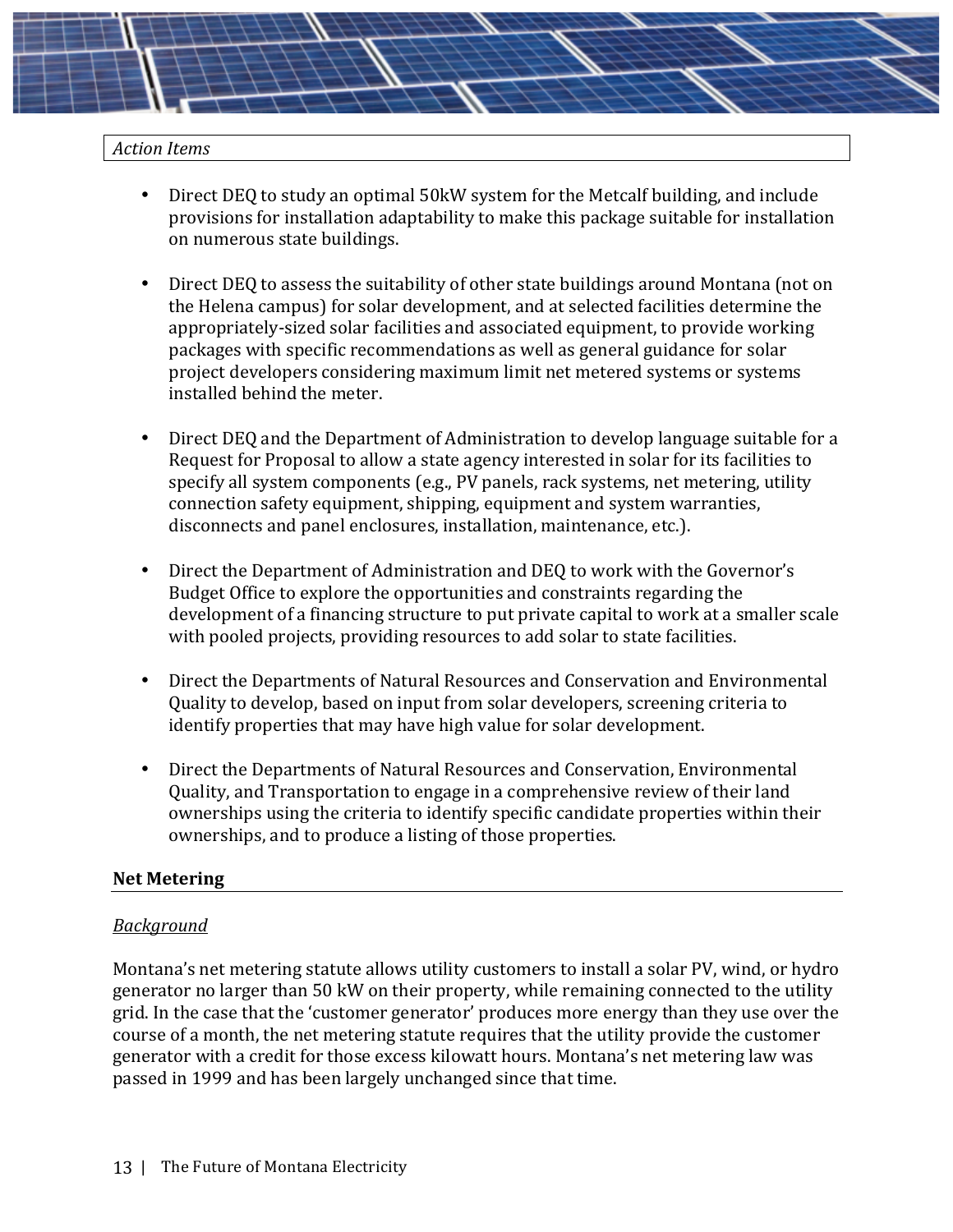It only applies to NorthWestern Energy but the Montana Public Service Commission has adopted a similar net metering tariff for Montana-Dakota Utilities (the only other investorowned utility in the state). Rural electric co-ops have the authority to set their own net metering policies. All of the 25 rural electric co-ops in the state (and Mission Valley Power) have net metering policies.

Fifteen utilities statewide have net metering customers. There are approximately 1,500 utility customers with net metering systems designed to serve on-site electricity load. Approximately 88% of those systems are solar PV with wind and a few micro-hydro generators making up the remainder. The total installed generating capacity of all the net metering systems in Montana is estimated at 6.6 MW.

In both the 2013 and 2015 Legislative Sessions, several bills were introduced that would have expanded Montana's net metering opportunities. Those bills were not passed in either session. The Energy & Telecommunications Interim Committee is currently analyzing many aspects of net metering. In addition, key stakeholders are working to negotiate an updated policy framework for net metering.

- Monitor discussions among stakeholders and support any negotiated agreement to update and strengthen Montana's net metering laws to ensure continued deployment of this resource on an economic basis.
- Oppose any efforts to weaken the current statutes and work with stakeholders and utilities to address legitimate concerns regarding fixed cost recovery arising from traditional rate regulation.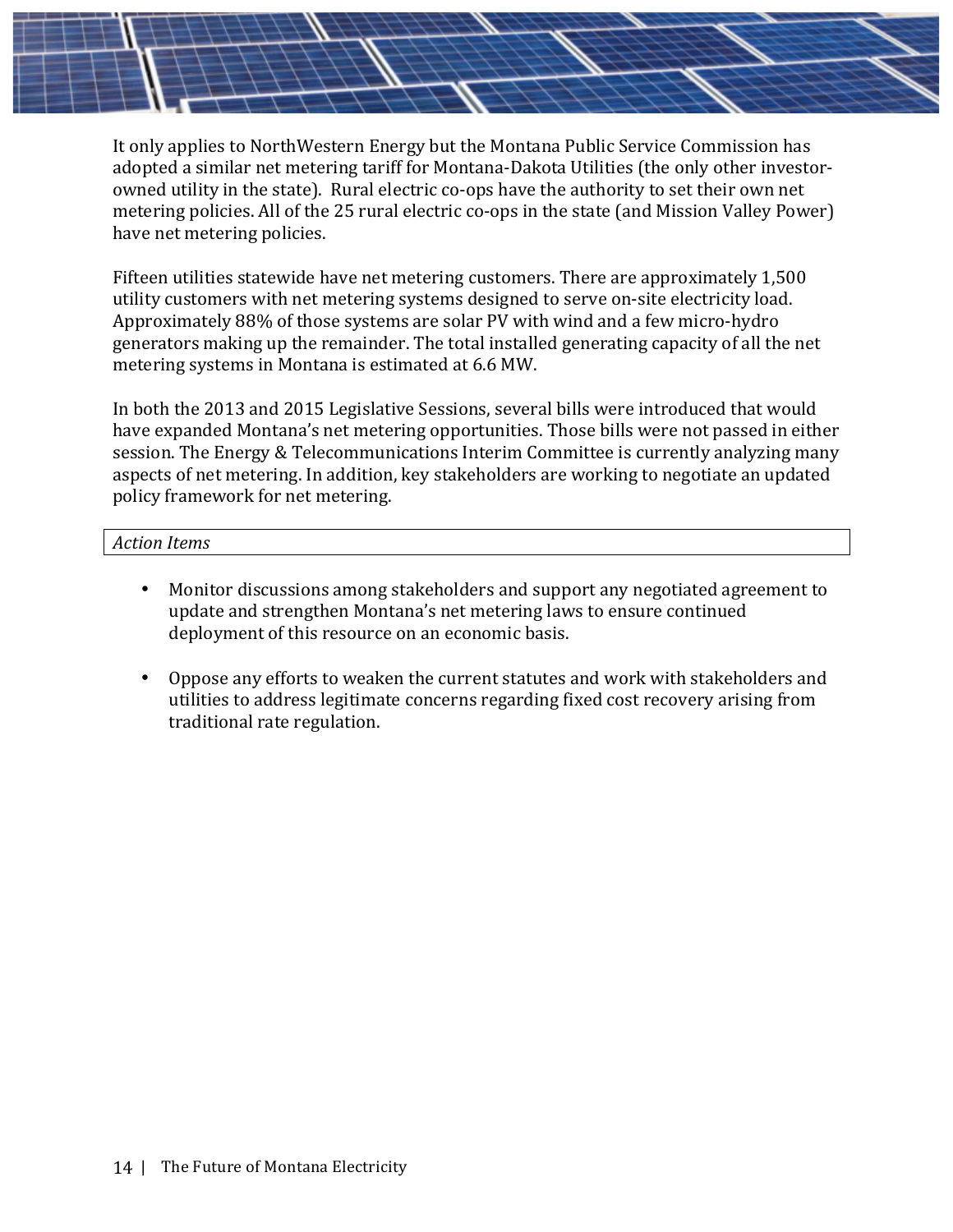

# **The Coal Industry and Coal-Fired Sources of Electricity**

Montana holds the largest coal reserves in the United States - 120 billion tons constituting about 28% of our nation's reserves and almost 8% of the world's reserves. Recently, Montana coal companies mined around  $40$  million tons annually, generating millions of dollars in revenues, wages, and taxes.

When it comes to Montana and electricity, our total mix of electricity generation is dominated by coal, which in 2015 accounted for over half of all generation (hydroelectric provided one-third of the total). We're proud of our role in powering the region, and Colstrip has been an important part of that role since the mid-1970s. The Colstrip operations provide \$104 million in state and local tax collections and good-paying jobs for hard-working Montana families, paying an average wage that is significantly higher than the state average.

But there's little doubt that change is on the horizon, driven by historically low natural gas prices, flat domestic energy demand, regulatory concerns and changing consumer demands. And then there are concerns related to climate change. We Montanans know it is happening because we see it. Moreover, the financial markets are strongly reacting to it.

While coal production in Montana has been higher under my administration than any previous one in the last three decades, the bankruptcies of Alpha Resources, Peabody Coal, and Arch Coal sent tremors through the industry. Similarly, coal-fired generation, like that provided at Colstrip, has been undercut by depressed power markets and added scrutiny because of carbon emissions.

Coal is an important part of the future - the federal Energy Information Administration estimates coal will provide 18-26% of all domestic energy in 2040. As with other fossil fuels, even natural gas, the success of coal in the future will require significant public investment and broad public support.

## **A Low Carbon Future Requires Public Investment**

#### *Background*

Climate change is a global issue, and the United States will play an important role in any solution. Our country can lead, but we can't solve this issue on our own. Coal will continue to be an important part of this nation's energy portfolio for decades. With global demand for energy forecast to grow, coal is likely to continue to be an important resource for other nations as well. We must invest in innovation to show the world how to lead with low carbon coal that is affordable.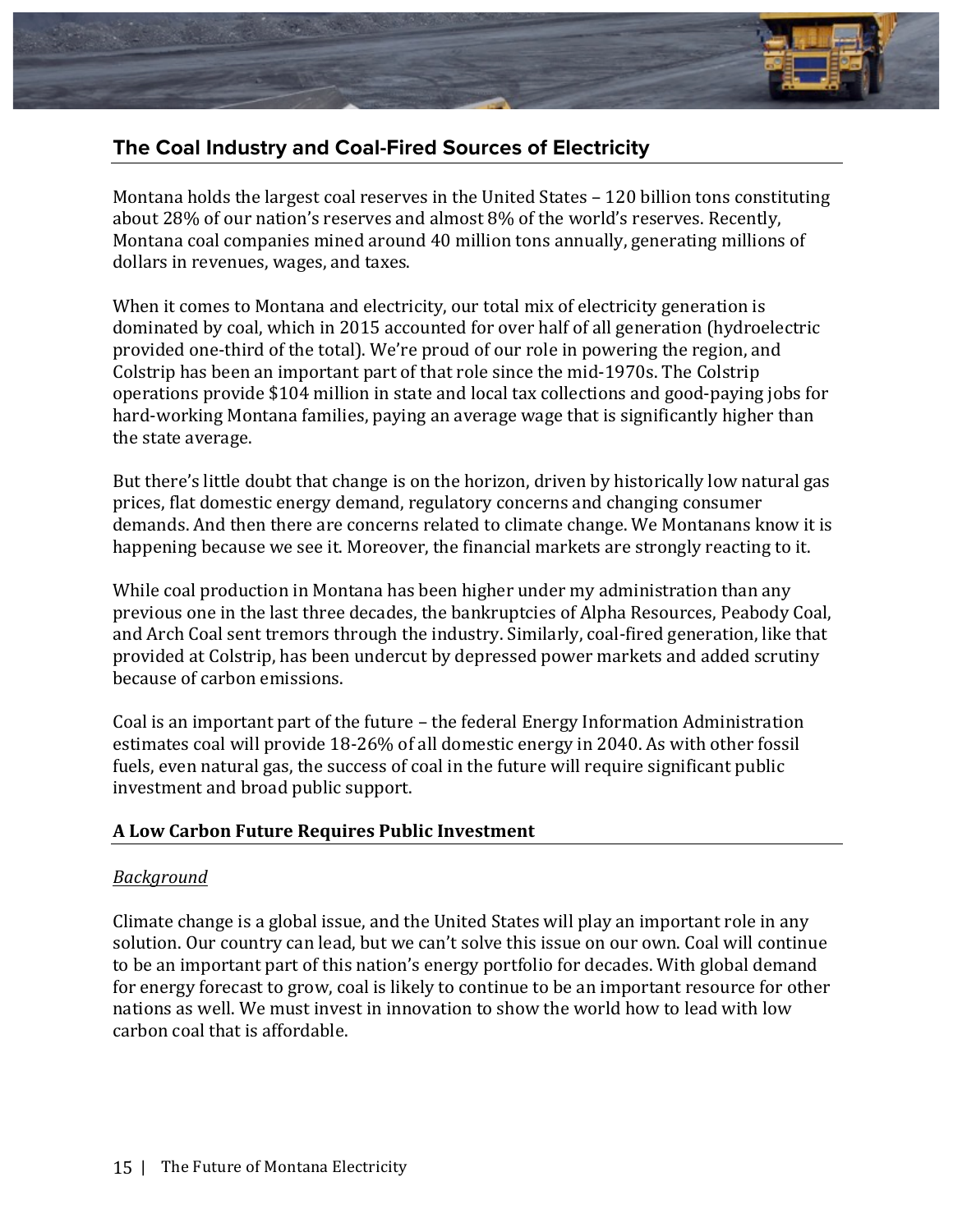

Montana is leading the way in much of the clean energy research being done in this country. These emerging technologies being pioneered on our university and college campuses – including low-carbon coal research – will pave the way to a cleaner energy future and the good-paying jobs that come with it.

But Washington D.C. has not done enough to advance and support clean coal technologies. We'll need both carbon-based and renewable sources of energy in the coming decades. Unfortunately, as a country, we have not prioritized this research enough.

My beliefs were reinforced last summer when I toured SaskPower's Boundary Dam Unit 3 in Saskatchewan, Canada, the world's first coal-based power plant to be fully retrofitted with Carbon Capture and Underground Storage technology. As would be expected, the new technology is not without its challenges and detractors. But the plant can capture in excess of 90% of its CO2 emissions for storage and utilization in enhanced oil recovery. We need to ask, why isn't this happening here?

I'm committed to making it happen here, and building a low carbon future that includes coal, and I will continue to support Montana's coal industry and coal-fired generation.

- Continue to advocate for more support and funding from Washington D.C. for carbon capture, sequestration, enhanced oil recovery (EOR), and other low carbon technologies, including tax credits and loan guarantees.
- Continue to challenge the EPA on the way it regulates EOR and its refusal to recognize the value of this technology in combatting climate change.
- Propose to the 2017 legislature that Montana provide additional support to our Big Sky Carbon Sequestration Partnership.
- Continue to work with the U.S. Department of Energy to review the feasibility of carbon capture and EOR as a means of addressing the carbon emissions from coalfired generation in Montana, specifically the Colstrip facilities.
- Take over from the EPA the Regional Haze Program for the upcoming planning cycle.
- Continue to work closely with Wyoming Governor Matt Mead on several efforts to raise the profile of EOR and its role in carbon capture. With the Great Plains Institute, we're leading a coalition of energy producing states to support beneficial state and federal policies. With the Western Governors' Association, we crafted a resolution expressing the support of western governors.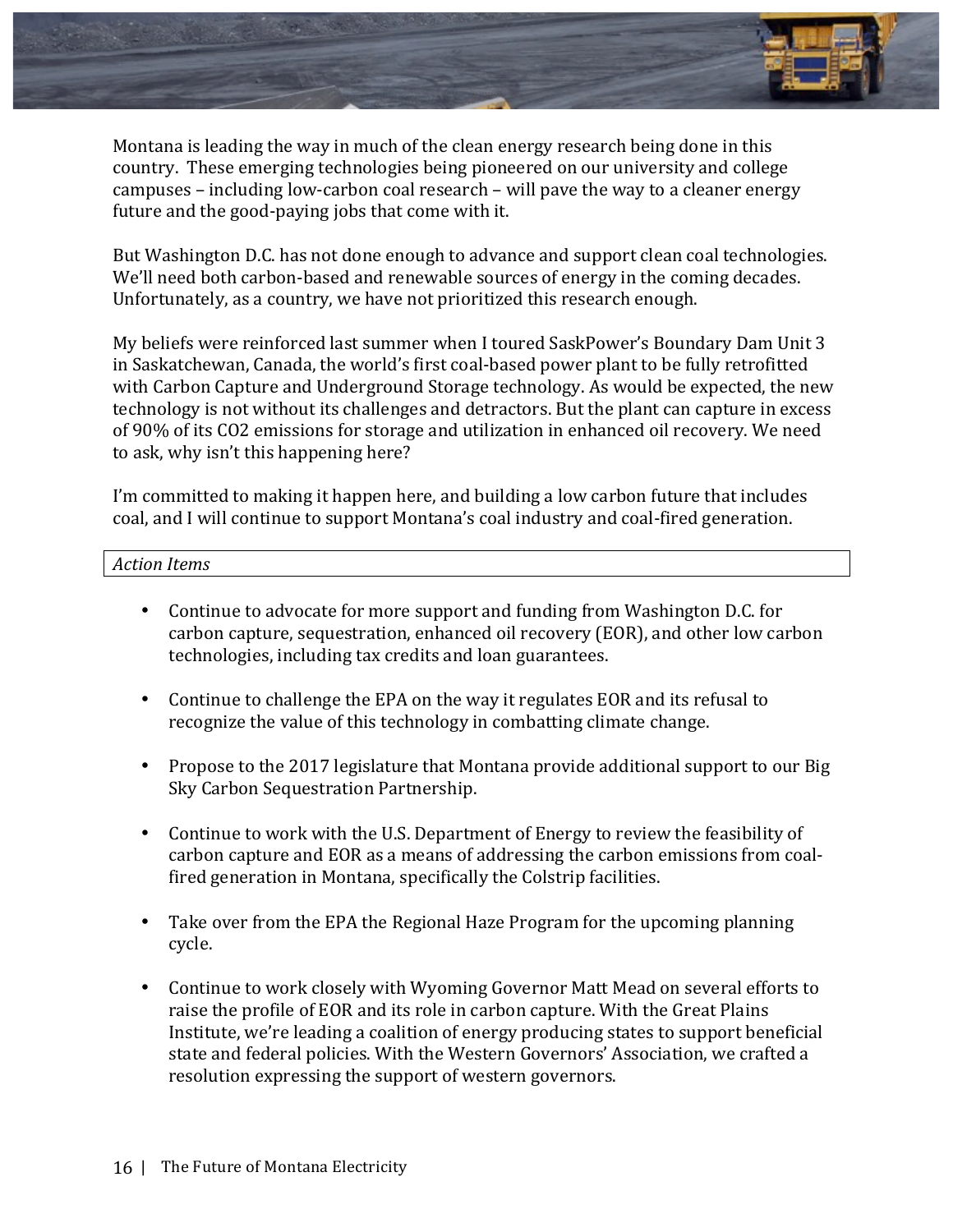

- Work with legislators on both sides of the aisle to provide financial support for clean coal demonstration technology in Montana.
- Continue to argue for fair treatment for Montana and Montana's coal industry in any effort by the federal government to address climate change.
- Continue to work with Colstrip owners, workers, customers, the community, and others to explore creative options for ensuring the continued viability of those plants.
- Work with Wyoming Governor Matt Mead, and key Montana legislators, to determine the appropriate investment by Montana in Wyoming's Integrated Test Center.
- Continue to support the development of Montana commodities markets overseas.
- Continue to support the rights of the sovereign Indian Nations to develop their resources as they see fit to serve their people, whether it's coal or hydropower on the Crow Reservation, hydropower on the Flathead Reservation, or harnessing wind and solar power that is abundant in Indian Country.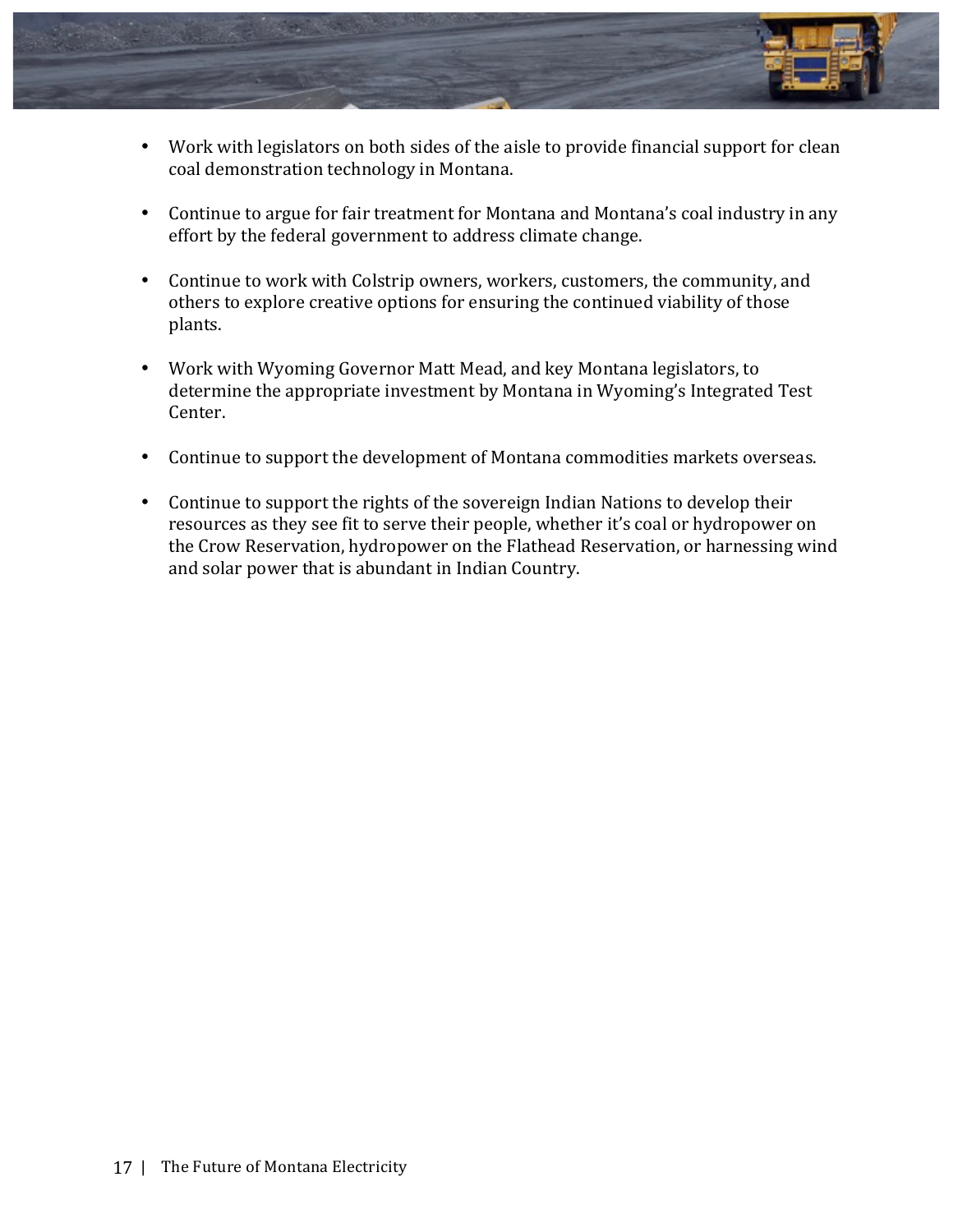

# **Energy Efficiency**

Montanans understand the value in doing more with less. Energy efficiency is typically the cheapest way to meet future electricity demand. For example, in the Pacific Northwest, the priority for new resource acquisition to meet expected new demand would be energy efficiency. As a resource, energy efficiency is low risk and low cost. It has a short lead-time and is available in small increments with large cumulative impacts.

Energy efficiency is now the second largest electricity resource in the Northwest region behind hydro, due in large part to its cost-effectiveness. Cost-effective energy efficiency lowers the average utility bills for ratepayers, and it is estimated that ratepayers across the region saved \$3.78 billion in 2014 as a result of the regional focus on energy efficiency over the last two decades. For citizens, that means more money in their pockets for other necessities. It also creates jobs and economic growth from increased employment of local workers and increased spending.

It's not possible to identify the full scope of employment in Montana from energy efficiency activities, but it's safe to assume that there are hundreds of small businesses throughout the state that provide energy efficiency services, from heating, ventilation and cooling (HVAC) to insulation contractors, window manufacturers and installers, to full service energy service companies, the demand for energy saving products and services continues to grow.

Studies show that increased spending on energy efficiency can be expected to have a net positive economic impact, and that nationally every million dollars spent on energy efficiency translates into the creation of approximately 20 job years.

A new opportunity exists for Montana as financing mechanisms are being created to put private capital to work at a smaller scale, providing a greater reach for financing smaller energy efficiency projects. Small projects can be pooled, which lowers transactional costs and maximizes scarce resources.

Despite all the benefits for consumers and the economy, Montana's overall performance is below the national average, at  $0.5\%$  of retail sales in 2012, placing us 21<sup>st</sup> among all states.

As the Montana economy continues to grow, abundant, affordable, and efficiently used electricity will be an important lever. We need to do more to pursue cost-effective energy efficiency, and it's a goal of my administration to put Montana on a track to reduce overall electric energy use by  $10\%$  by 2025 – a total savings of 177 average megawatts.

The following are some important steps to head down that path.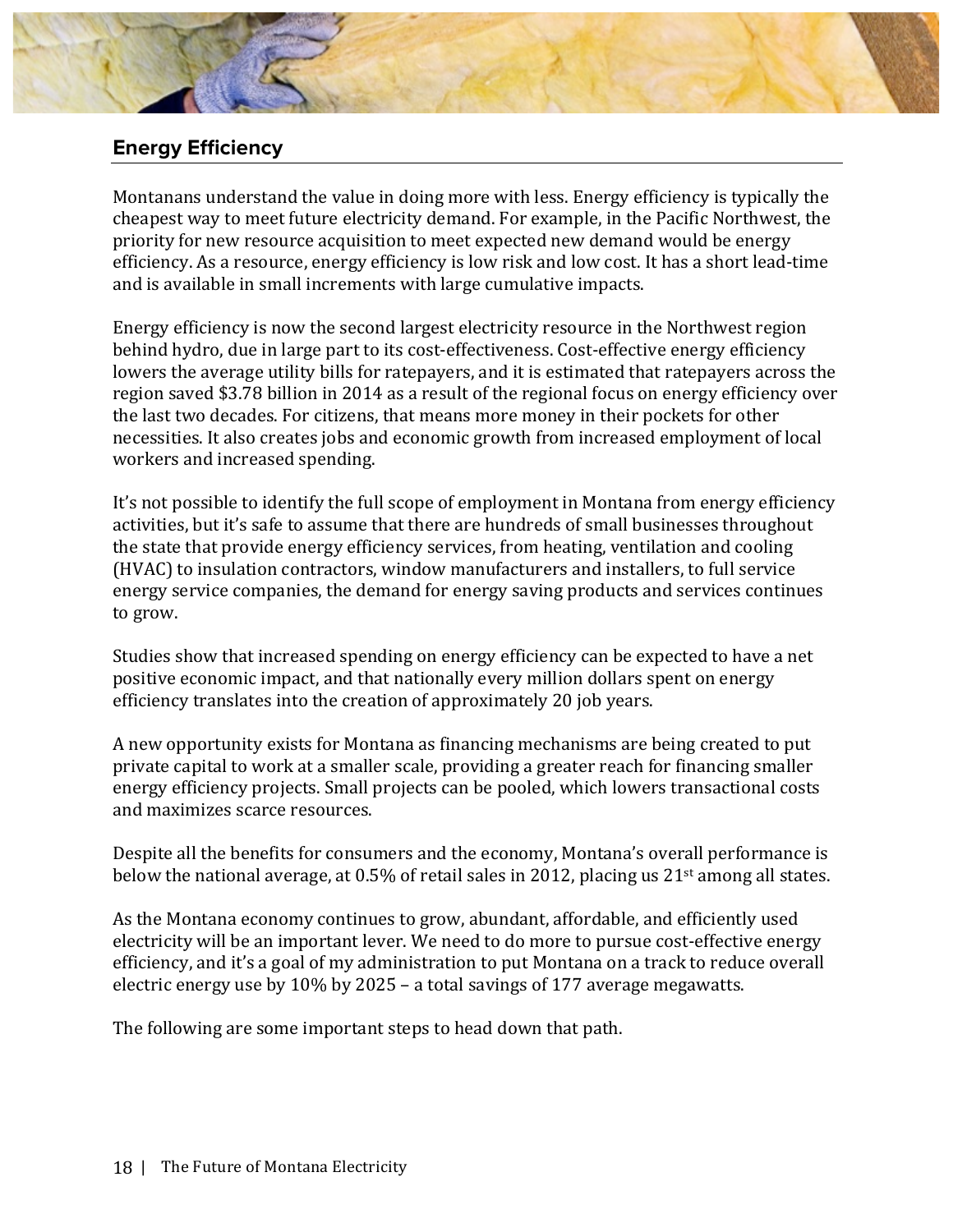#### **Reduce Electric Energy Use by 10% by 2025**

#### *Background*

There are many more things we can do to achieve our goal, including doing things that set the stage for significant new efficiency gains.

My office launched the SMART Schools program with the Department of Environmental Quality in 2014 as a voluntary competition between Montana K-12 schools that focused on resource efficiency and environmental health of the school environment. It has been a great success - 107 schools have taken part, resulting in \$273,000 in energy cost savings. Billings School District 2 cut its annual gas and electric costs by almost  $44\%$  , saving over \$170,000 each year. Similar potential exists not only in other schools but in local government buildings across the state.

Property Assessed Clean Energy (PACE) is an innovative financing program that enables property owners to obtain low-cost, long-term financing for water conservation, energyefficiency improvements, and renewable energy retrofits at their home or business. A local government uses general funds, private lenders, or bonding to create a funding pool to finance qualified investments in the property.

The term of the PACE loan can extend up to 20 years, and can yield immediate cash flow benefits to the property owner, with no out-of-pocket investment. If the property is sold before the full amount of the PACE loan is repaid, the repayment obligation automatically transfers to the new property owner because the lien securing the PACE assessment follows title to the property, and the improvements remain with the property. Thirty-two states and the District of Columbia have adopted already PACE enabling legislation.

Cost-effective energy efficiency programs conducted by utility providers, commonly working with vendors, are a critical component to improving Montana's energy efficiency performance. These established programs typically involve contracts with local vendors who in turn hire local technicians to perform the work. Montana needs clear policies that properly support utility programs to obtain cost-effective energy efficiency, and remove financial disincentives that would hinder these efforts.

Low-income members of our communities benefit the most from energy efficiency investments. Because low-income households spend a larger percentage of their monthly income on energy bills than other households, energy efficiency investments at low-income households provide immediate budget relief as well as providing a more comfortable and healthy home. Montana receives funding from several sources for low income energy efficiency investments, including federal weatherization dollars from U.S. Department of Energy and funds from Montana electric and gas utilities via the universal system benefits charge (USB).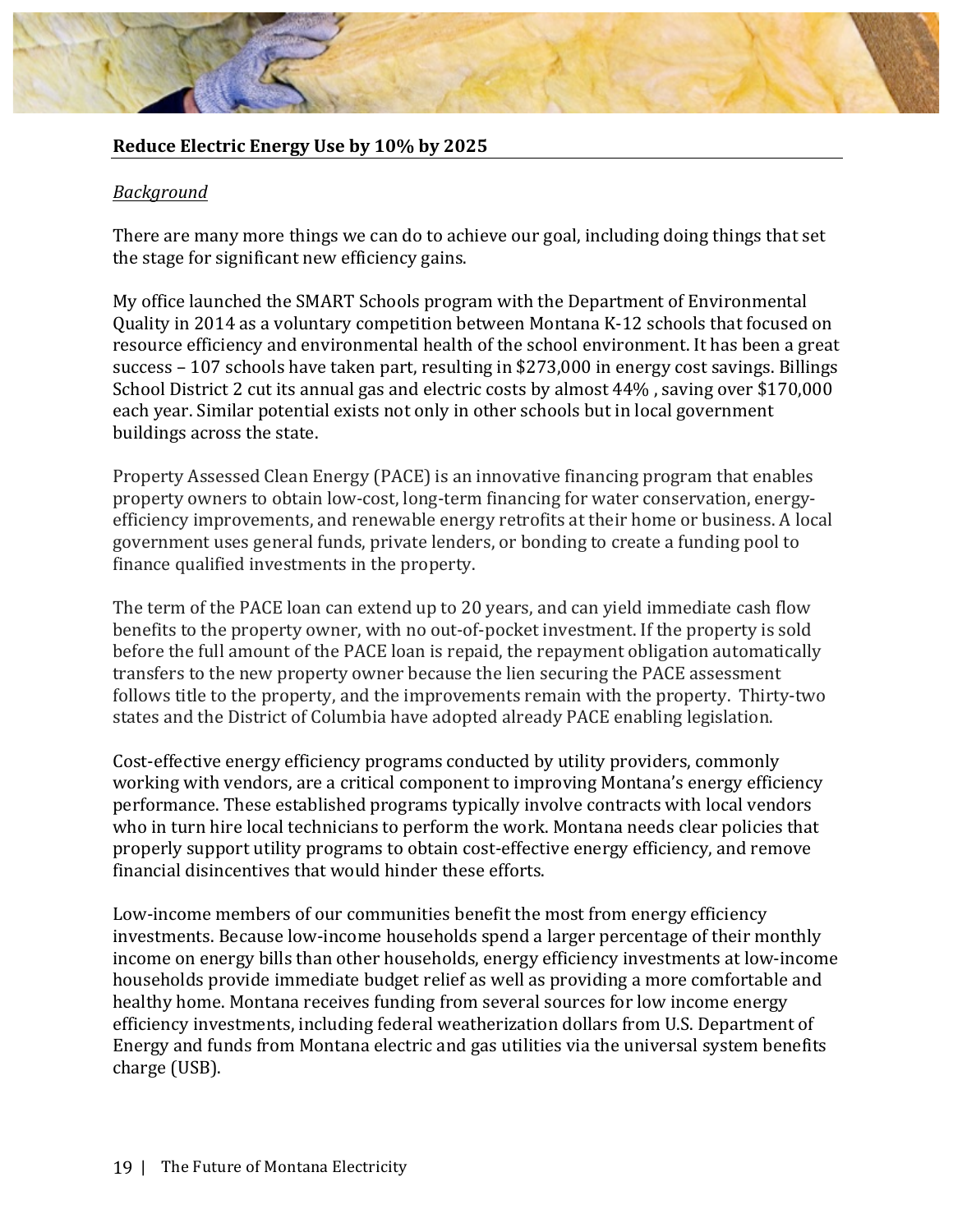The USB Program brings in roughly \$9-10 million annually, to be used among three overarching objectives (energy efficiency, renewable energy, low income). In 2015, I signed legislation to reallocate the USB funds to increase to 50% the USB revenues for low-income weatherization and energy assistance efforts, increasing this funding by approximately \$1 million. 

But there is not enough funding for this important work of helping our less fortunate neighbors keep their houses warm. For example, the District XI Human Resource Council serves roughly 10,000 low-income individuals annually in Missoula, Mineral, and Ravalli counties. Services include housing and related energy issues, such as weatherization services for eligible households. With current funding, HRC XI conducts approximately 250 weatherization projects per year, but has roughly  $2,000$  eligible households waiting  $- a$ backlog greater than 8 years. That's just one of the 10 HRCs in Montana, and we know that the need is also significant in Indian Country.

Montana has a number of residential and commercial energy tax incentives. The energy efficiency and alternative energy tax credits cost the State of Montana between \$5 and \$6 million in lost tax revenue in a typical year. The majority of the energy tax credits go to taxpayers in the upper deciles of Montana's tax brackets. The reporting requirements for the energy efficiency tax credit are broad and vague, and it's unclear how much energy savings is being achieved by the tax credit or to what extent the tax credit is changing people's energy efficiency investment behavior.

- Propose a \$5 million revolving fund in the 2017 legislative session and make it accessible to schools and local governments for energy conservation projects. This will include legislation to facilitate the use of state money as a seed for a match with private capital to create the fund.
- Propose enabling legislation in the 2017 legislative session for Montana local governments to operate PACE programs, if they choose (self-chartered local governments in Montana already have the authority).
- Direct DEQ to work with stakeholders to review the current policies of the state in regard to providing utilities and other energy interests such as efficiency vendors with predictable and fair returns on investments in cost-effective energy efficiency programs, allowing those entities to not only be made whole for their efforts, but to view energy efficiency investments as a viable business model. As one possible area for inquiry, other states have decoupled utility investments in energy efficiency from rate regulation.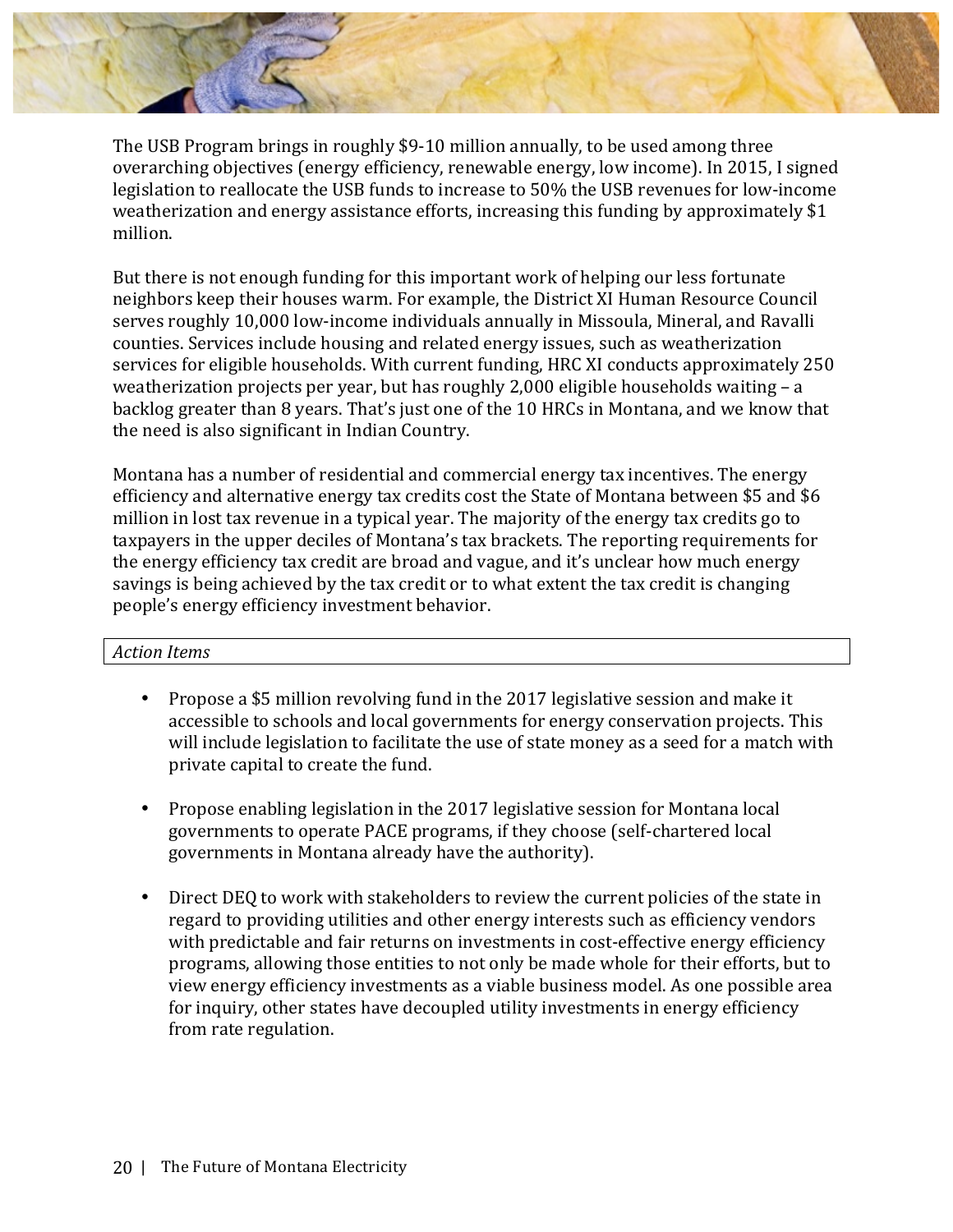- - Put Montana on solid footing to eliminate, by 2025, the backlog of low-income weatherization needs for those households that have an energy burden higher than the Montana average. Direct DEQ and DPHHS to initiate a comprehensive stakeholder process to achieve this goal, by assessing the opportunities and challenges associated with boosting energy efficiency investments for low-income households, including those in Indian Country. The group should assess the challenges of energy efficiency work in a low-population density state like Montana, focus on a holistic assessment of housing stock in low-income and rural communities (including reservations), tackle obstacles and efficiencies in implementation of weatherization programs, and evaluate future opportunities for additional funding, including market-based mechanisms arising from carbon and similar markets.
	- Direct DEQ and the Montana Department of Revenue to bring forward a proposal for the 2017 legislative session that would eliminate the current energy efficiency and alternative tax credits and create a program to boost funding for low-income weatherization, and incentivize activities similar to those addressed by the energy tax credits with the remainder of the funds.

## **State Government Leading by Example: Lighting and Desktops**

#### *Background*

Today's next generation Light Emitting Diode (LED) products represent the latest market transformation in lighting technology. LED products now have numerous advantages over conventional lighting systems.

The state recently completed Phase 1 of a campus-wide LED retrofit for lighting at the Montana State Prison (MSP). To date this has been the largest LED project for state government. Project lifecycle savings exceeding \$1 million are anticipated, with a payback of 5 years. Phase 2 at MSP is anticipated to save even more money, with a shorter time for payback. 

Estimates suggest that a capital complex campus-wide upgrade to LEDs at appropriate locations (primarily consisting of retrofitting existing florescent linear bulbs) could have a simple payback of 1 year.

Virtual Desktop Machine (VDM) systems save energy and money. A user of a VDM does not have software and a processor at their desk; instead, the VDM connects to a server at a data center that does the processing and software work that an old CPU tower did. Most people don't need the heavy horsepower of a desktop computer's processor sitting next to them. With appropriate infrastructure, performance of VDM systems are comparable to existing desktops, for most user applications.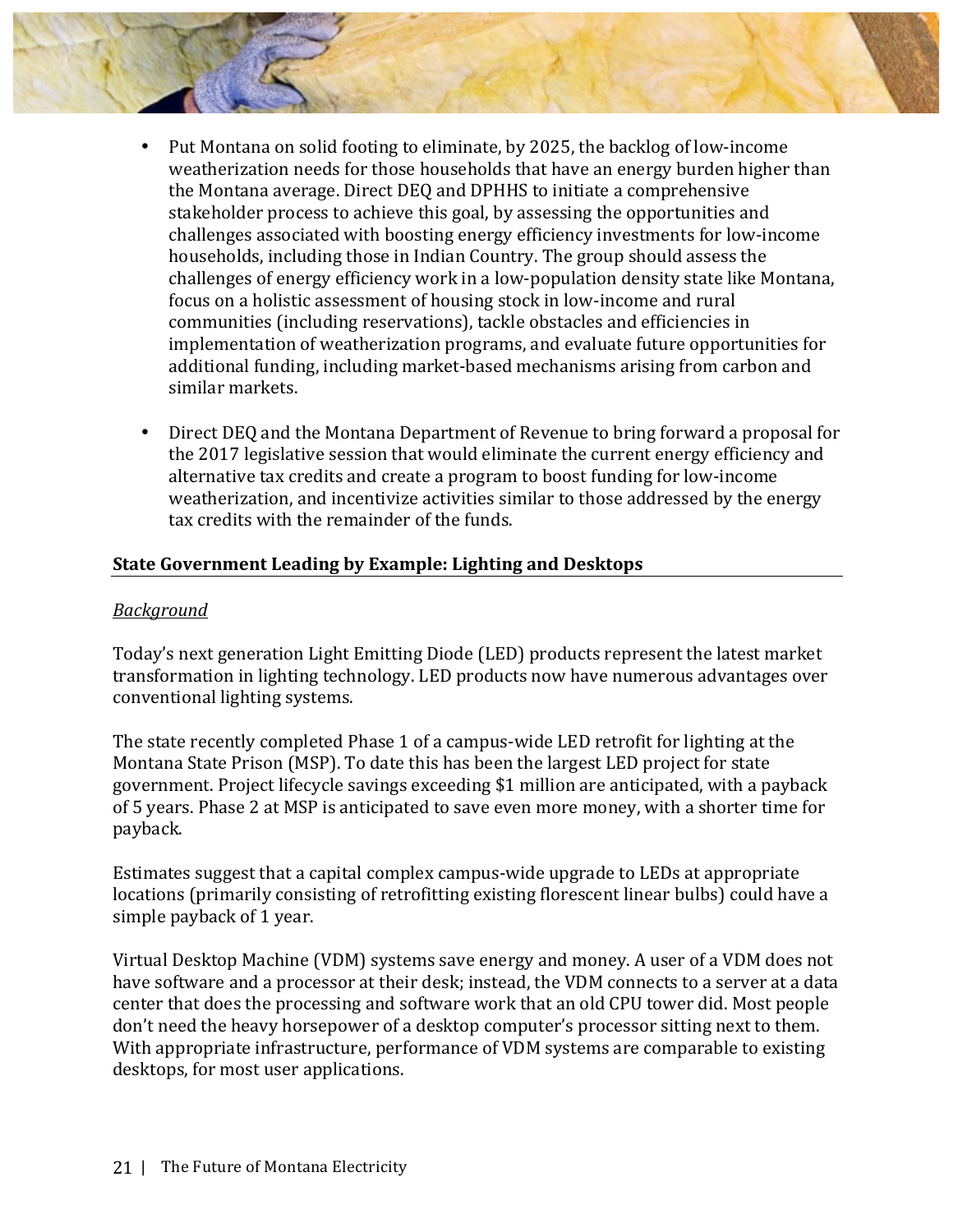

Comparing VDMs and standard desktop computers shows that VDM units use 99% less energy at the desk (front-end) location, and are less expensive to procure. VDM units have a longer service life and require less service/maintenance than conventional PCs. Costs specific to a VDM system include back-end storage, memory and software. The key advantage to the back-end VDM equipment is that it would be centralized at Helena's stateof-the-art data center that is backed up by the Miles City data center. The Helena data center is more energy efficient than nearly all other data centers nationwide and the Miles City data center is currently undergoing energy upgrades.

Preliminary estimates suggest that state government could save over \$60 million over the first 10 years by converting to VDMs as desktop computers are retired.

#### *Action Item*:

• Direct the Department of Administration and the Governor's Budget Office to review the expected energy savings on the Helena campus from upgrading existing lighting to LEDs and converting existing PCs to VDMs, and issuing a report no later than September 1, 2017.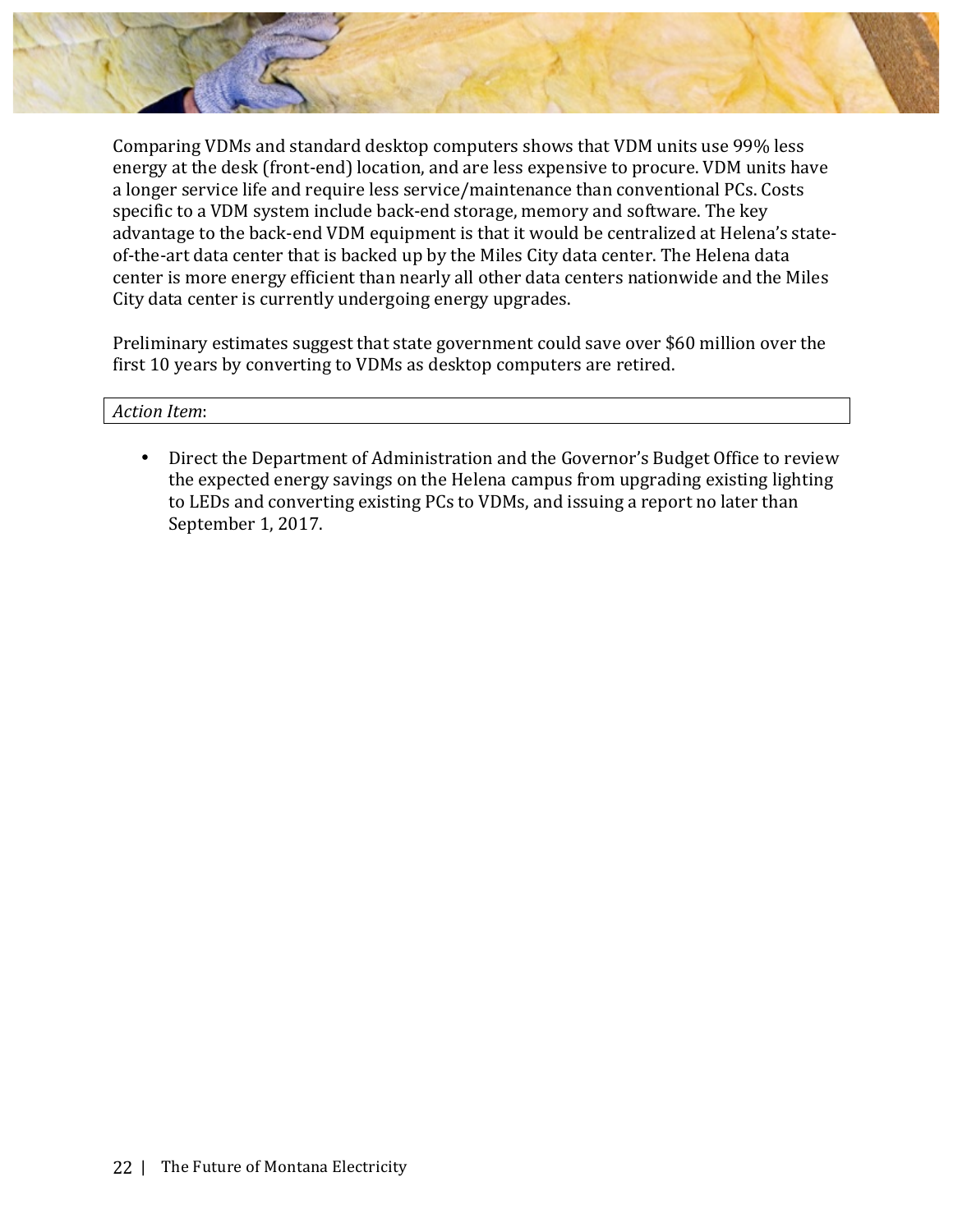

# **Water Resources**

#### *Background*

Montana's rivers have powered the state and region for over a century, and some of the hydroelectric infrastructure in use today was built well over a half a century ago. Montana is one of the top hydroelectric producers in the country and six of the state's ten largest electrical generating plants run on hydropower. NorthWestern Energy's acquisition of the legacy dams means that Montanans get to enjoy the benefits of home grown, carbon-free, and stably priced energy. Proudly, and rightly so, NorthWestern points out that 60% of the electricity they deliver to Montanans is renewable (70% of nameplate capacity hydro and wind). The acquisition of the Kerr Dam (now Séliš Ksanka Ql'ispé Dam) by the Confederated Salish and Kootenai Tribes is a big step forward for tribal self-determination, making the Tribe an energy exporter.

While this renewable resource provides immense power potential and carbon-free electricity, proposals for new large-scale dam development have historically created significant public debate over the impacts of development – in particular the impacts to fisheries. 

However, opportunities exist to add additional capacity through further upgrades to existing facilities (or powering unpowered dams), and there are countless prospects for community development of small-scale hydro along irrigation canals. These types of development have few environmental impacts and take advantage of existing infrastructure. 

For example, the Helena Valley Irrigation District has requested approval from the Bureau of Reclamation to develop the 9.4 megawatt project at the existing Helena Valley Pumping Plant site at the Canyon Ferry Dam. Both the Gibson Dam (Sun River) and the dam on the Clark Canyon Reservoir are currently unpowered, and there are recent proposals to power both. Among the state-owned dams, after a preliminary economic analysis the Tongue River Dam has been determined to warrant further study. On the Crow Reservation, the Crow Nation is moving forward with plans to install turbines on the Yellowtail Dam.

In 2013, I signed legislation that incentivized capacity upgrades to existing dams, by qualifying those upgrades for Montana's Renewable Portfolio Standard. I recognized that these activities created new good-paying jobs, while boosting energy production with minimal environmental impacts.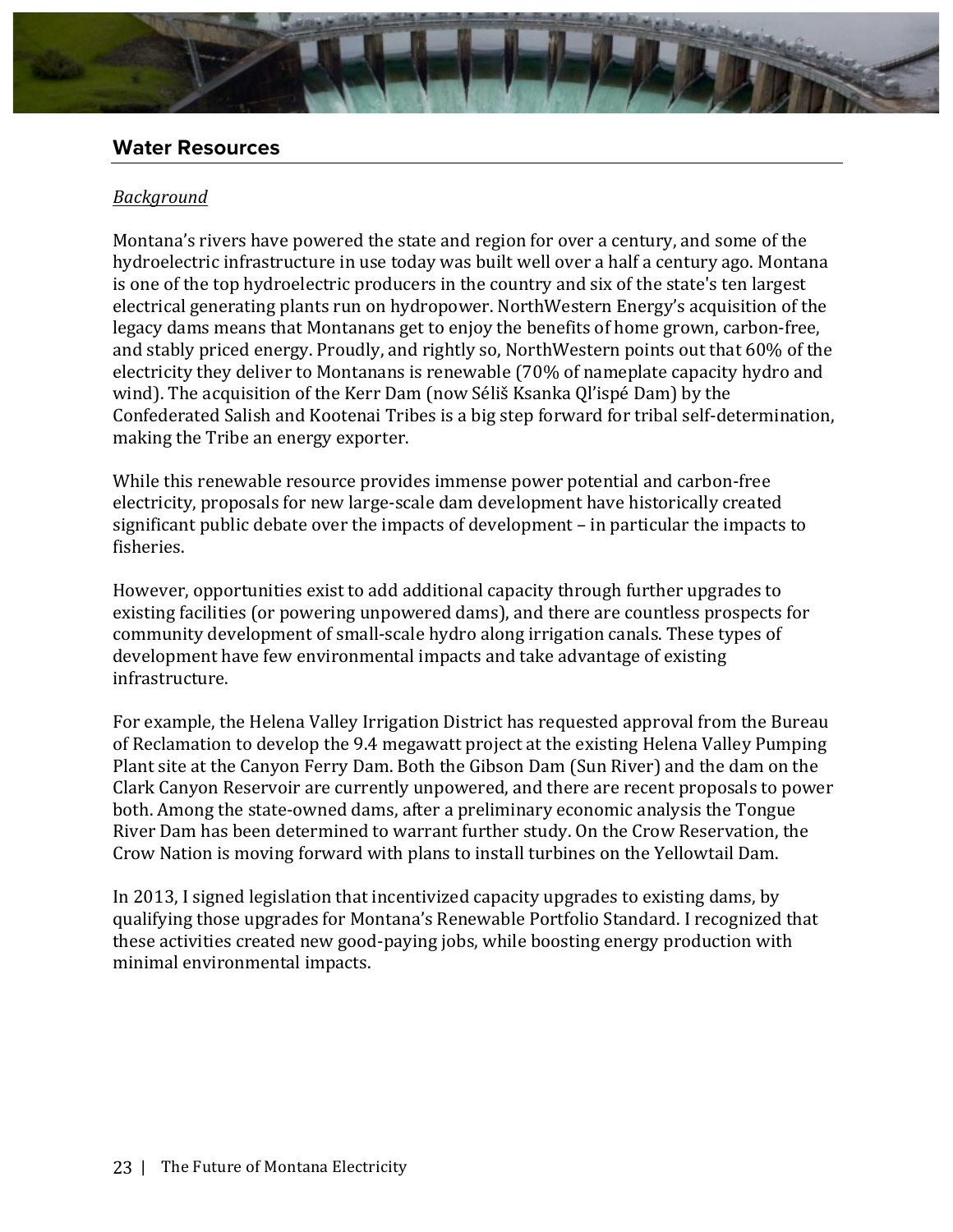

- Direct the Montana Department of Revenue and DEQ to review the current tax structure and recommend changes to provide tax treatment for hydro upgrades that is comparable to that for other activities that qualify for Montana's Renewable Portfolio Standard.
- Direct the Departments of Environmental Quality, Natural Resources and Conservation, and Fish, Wildlife and Parks to prioritize requests for review from developers of new hydropower at unpowered dams and small hydropower projects.
- Seek funding assistance for a full feasibility study of adding hydropower to the Tongue River Dam.
- Actively support the efforts of the Crow Nation to develop hydropower at the Yellowtail dam afterbay project.
- Actively support renegotiation of the Columbia River Treaty with Canada, advocating for Montana's specific needs in regards to the operation of Hungry Horse and Libby Dams, and supporting efforts to seek compensation for Montana for flood storage behind the Libby Dam.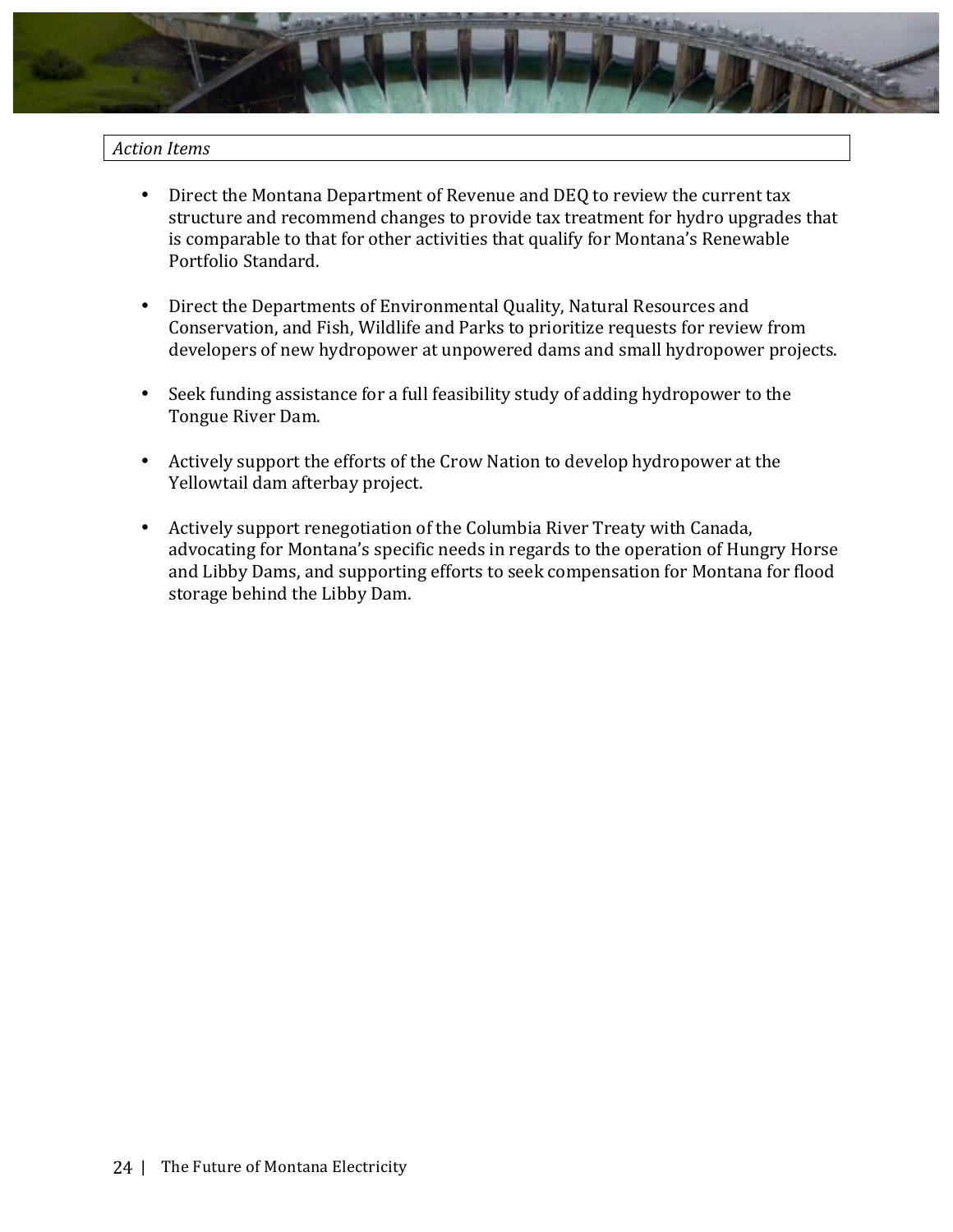

# **Biomass: Restoring Our Forests and Generating Electricity**

#### *Background*

Our forested lands are in need of greater active management work to restore fisheries and wildlife habitat, reduce fire danger, and put Montanans to work in the woods. A stronger functioning market for wood waste could help provide another profit center for this important work and support Montana's wood products infrastructure.

The most recent assessment of biomass energy potential in Montana was completed in 2010. That study examined feedstock, cost, markets, and environmental benefits of an onsite biomass energy facility at 7 sawmills in western Montana.

The study found that there would be enough local feedstock at and near the sawmills to supply an onsite 15-20 MW Combined Heat and Power (CHP) biomass plant at each one. The total megawatt potential would be between 105-140 megawatts. Fuel from state and national forests was not necessary, but would add flexibility to the fuel supply picture and could increase the nameplate capacity potential.

According to the study, the greatest limitation was the estimated cost of power and the potential limitations to securing a power purchase agreement as well as transmission access to markets. With support from the state and others, F.H. Stoltze Land and Lumber Co was able to move forward with a 2.5 MW biomass cogeneration facility and they have a Power Purchase Agreement with Flathead Electric Cooperative.

#### *Action Item*

Advocate for stronger recognition of the role that forest management plays in removing CO2 from the atmosphere and the economic value on that activity, and the importance of biomass as an economic and carbon neutral byproduct of forest management.